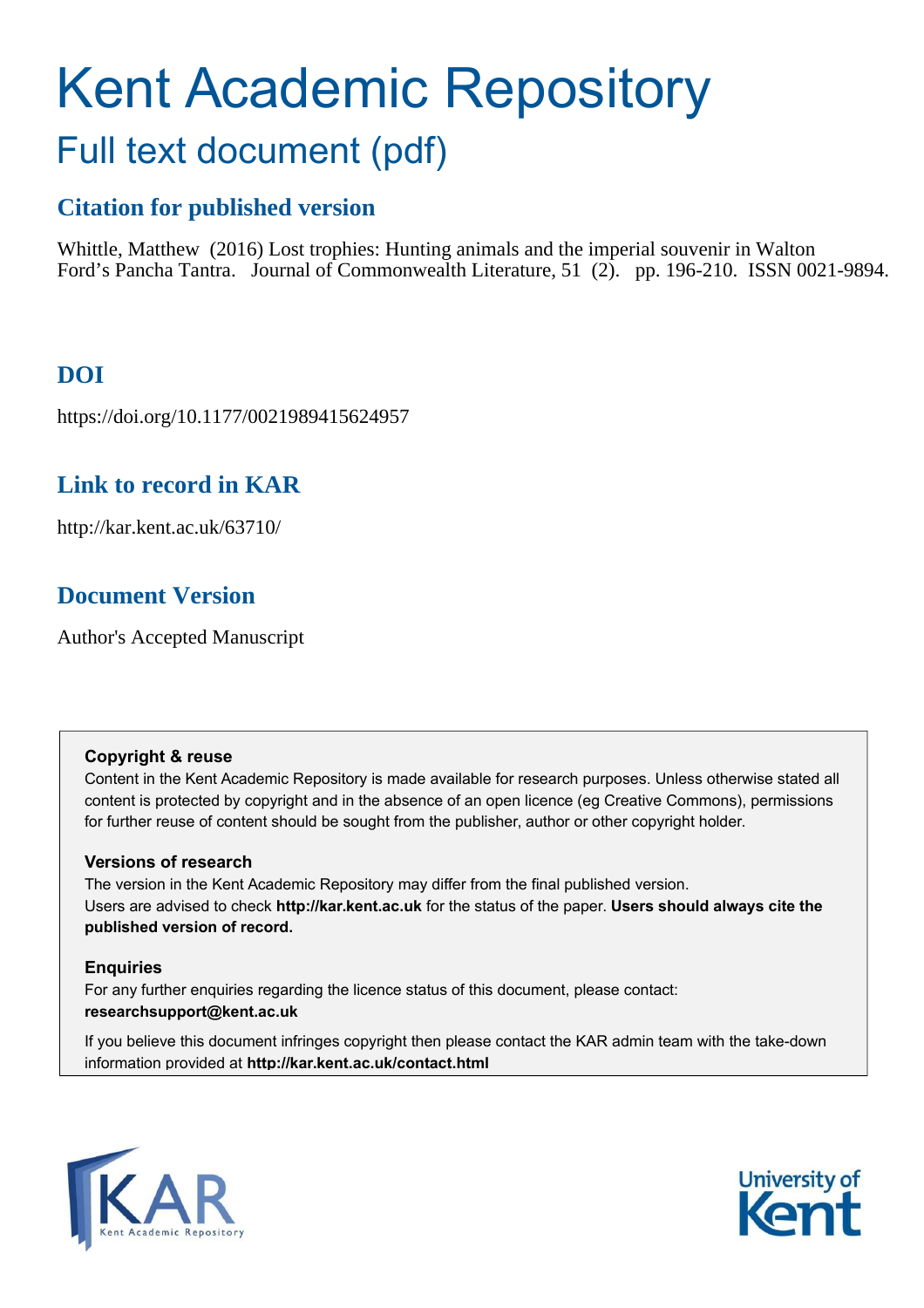# **Lost trophies: Hunting animals and the imperial souvenir in Walton Ford's Pancha Tantra**

Matthew Whittle

University of Manchester, UK

Matthew.whittle-2@manchester.ac.uk

#### **Abstract**

This article argues that the work of contemporary American artist Walton Ford stages the paradoxical role that trophy hunting played in both establishing and undermining the strict racial, biological and ecological hierarchization of colonial environments. American Flamingo (1992) and Lost Trophy (2005), from the 2009 collection Pancha Tantra, foreground how the tradition of nineteenth-century naturalist art, characterized by John James Audubon, and popular narratives of trophy hunting expeditions, such as Ernest Hemingway's Green Hills of Africa (1935), are complicit in colonialist domination. In doing so, Ford's watercolours of hunted animals, which adopt many of the tropes popularized by Audubon, point to the Spivakian notion of "epistemic violence" behind an ostensibly innocuous, taxonomic art form. At the same time, the painting Lost Trophy recalls the writings of Joseph Conrad and George Orwell, investing animals with the power to unsettle the assumed superiority of the colonial hunter. My interdisciplinary analysis adopts literary strategies for reading artistic works, allowing for a broader understanding of the growing relationship between postcolonial studies and ecocriticism.

Keywords: Walton Ford, John James Audubon, Ernest Hemingway, George Orwell, trophy hunting, contemporary art, postcolonial ecocriticism, Gayatri Chakravorty Spivak.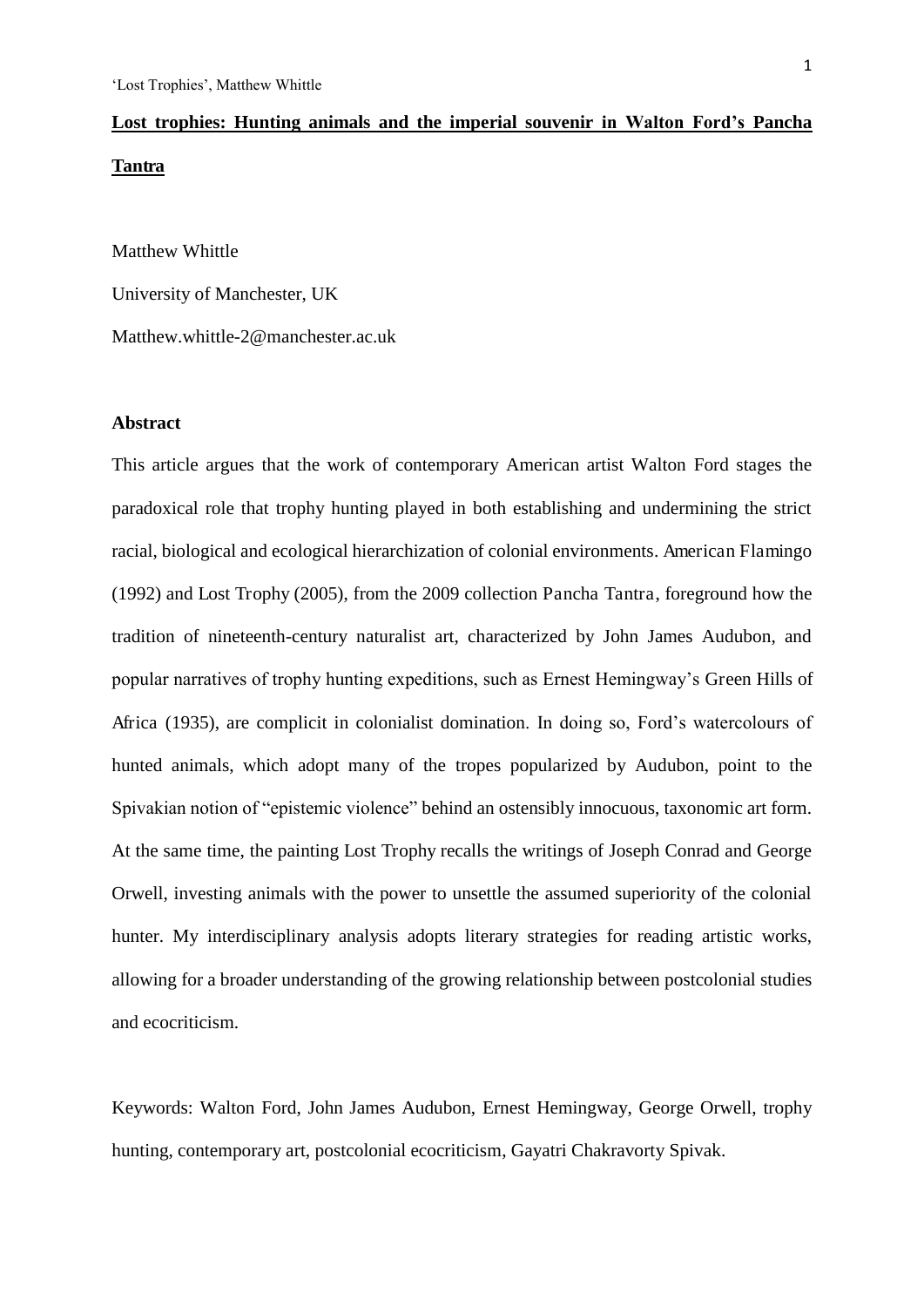Hunting for sport is an exercise of power that epitomizes the assumed dominance of imperial nations over colonial and post-colonial environments. For the hunter, the environment of the colony and postcolony is a playground: indigenous populations exist only as guides or as a feature of the landscape, and the fauna as trophies to be won and displayed as symbols of hunting prowess. Hunting for sport is thus "linked historically to the ideology of domination, patriarchy and colonialism" (Kalof and Fitzgerald, 2003: 113) and is "by definition an armed confrontation between the human world and the untamed wilderness, between culture and nature" (Cartmill, 1995: 774). Yet, hunting also offers a point at which the fragility of that dominance can be revealed. As Garry Marvin has remarked, "In hunting, humans might desire the death of the animal, but they cannot demand or command it; the death of the animal is not inevitable. Hunters must struggle to achieve supremacy" (2006: 12). The artwork of Walton Ford stages this paradox.<sup>i</sup> By adopting the form of nineteenth-century naturalist painting, and by drawing on popular tales of hunting expeditions, Ford exposes the relationship between hunting, taxonomic representation, narrative and colonialism. Focusing on the vulnerability of the hunter's dominance, Ford reveals how contemporary depictions of trophy hunting can unsettle the ecological, biological and racist hierarchies upon which colonialism rests.

 An examination of the form and composition of Ford's paintings is enhanced by adopting literary strategies to read the narratives that Ford depicts. In the field of visual studies, Steve Baker has explored the "potent and vital role" of animal representation "in the symbolic construction of human identity" (1993: x), and has examined the engagement of contemporary artists with the imagery and method of trophy taxidermy (2006). The race and gender stereotypes evident in photographs of trophy hunting featured in American magazines have also been examined (Kalof and Fitzgerald, 2003). The relationship between hunting, colonialism and naturalist art, however, has garnered little critical attention, while Ford's revaluation of that relationship has not been examined in visual or literary studies. Ford is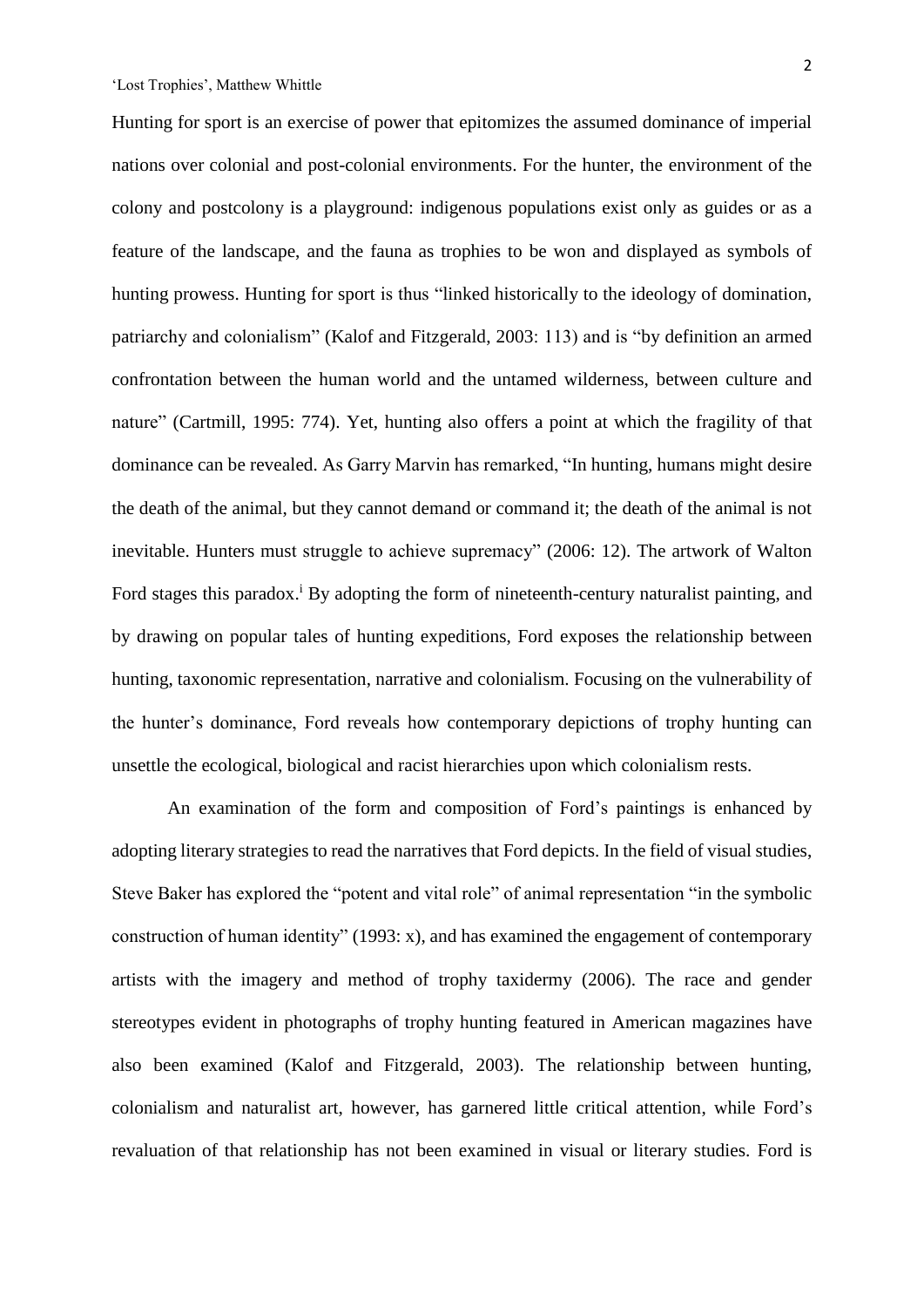described in interviews and retrospectives as an artist with a "writerly imagination" (Buford, 2009: 8), whose works are "allegories of colonialism, conservation and human nature" (Howarth, 2014: np). For Robert Enright, he is "[a] compulsive storyteller in language and image" who "functions much like a fiction writer in the way he tells himself visual stories" (2006: np). The paintings collected in Pancha Tantra, which are often juxtaposed with extracts from travel writing, scientific studies and ancient mythology, are thus "open to narrative possibilities" (Enright, 2006: np). Ford attests to this approach, stating that the works have become "like a gigantic storyboard […] that add up to a narrative that has to do with [the] whole intersection of culture and nature" (Enright, 2006: np). The title of the collection is instructive in this respect**:** the name Pancha Tantra alludes to an ancient Indian collection of animal fables that has been compared with Aesop's Fables and provides the basis for a number of the stories in the Arabian Nights.<sup>ii</sup>

A postcolonial reading of Ford's visual narratives examines hunting as a mechanism of colonial power, both in terms of the physical violence it enacts and what Gayatri Chakravorty Spivak has called the "epistemic violence" of imperialism ([1988] 1994). Western hunting practices are closely linked to taxonomic representation and the production of scientific knowledge about cultures and environments regarded as "Other". The subject matter of Ford's work is not the hunted animal per se but the colonial desire to take possession of the colonized environment. An exploration of this aspect of Ford's artwork contributes to what the postcolonial scholars Graham Huggan and Helen Tiffin have identified as "the [urgent] need to examine [the] interfaces between nature and culture, animal and human', a need 'never more pertinent than it is today" (2010: 6). An analysis of two works from Pancha Tantra, namely American Flamingo (1992) and Lost Trophy (2005), allows for an interrogation of how colonial discourses operated through cultural depictions of hunting and through the seemingly innocuous and aesthetically conservative form of naturalist painting. In these works, Ford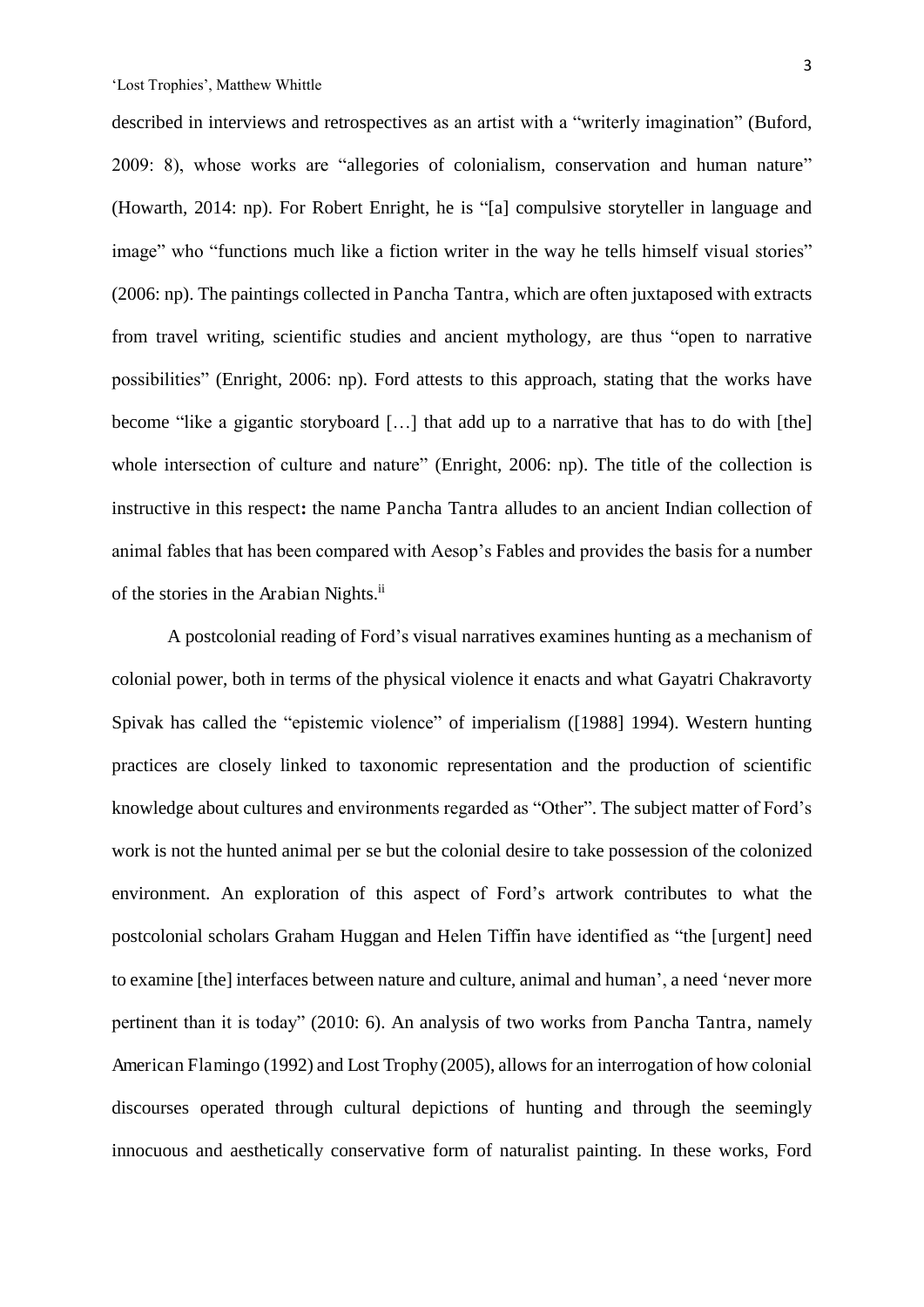subverts many of the tropes popularized by the American naturalist painter John James Audubon (1785-1851), and juxtaposes the latter piece with an extract from Ernest Hemingway's Green Hills of Africa (1935). In doing so he presents us with the violence, both physical and epistemic, which is elided by the naturalist tradition and by narratives of hunting for sport.

In the sections that follow I will outline the role of hunting for sport in sustaining the interconnected hierarchies of colonialism, be they racial, biological or ecological. This will allow for an analysis of Ford's representation of this form of colonial power in American Flamingo and Lost Trophy. In positioning American Flamingo alongside Audubon's 1838 work of the same name, I will establish Ford's postcolonial reinterpretation of Western naturalist art. By placing hunters in the background of the scene and imagining the moment of death, Ford turns Audubon's depiction of nature as serene and untouched into a portrait of nature as dramatically impacted by the violent desires of human outsiders. It will then be possible to read Lost Trophy as depicting the moment of death whilst at the same time staging the instability of colonial power: the antelope is shot and about to die but is also "lost" to Hemingway and is portrayed in a pose that suggests strength. Much like the dying elephant in George Orwell's essay "Shooting an Elephant" (1936), Ford's antelope unsettles the strict imperial hierarchy of life-forms that the pursuit of hunting had helped sustain.

### **Against nature: hunting, racism and empire**

In an interview published in Art21 magazine, Ford reflects on the theme of colonialism and its legacies in his work, stating: "[O]n some level I'm personally acquainted with some of this material because my family was from the South and I'm descended from slave-owners. I was interested in confronting that aspect of my background and making pictures about it" (2003: np). Although writing from a familial link to colonial dominance, rather than oppression,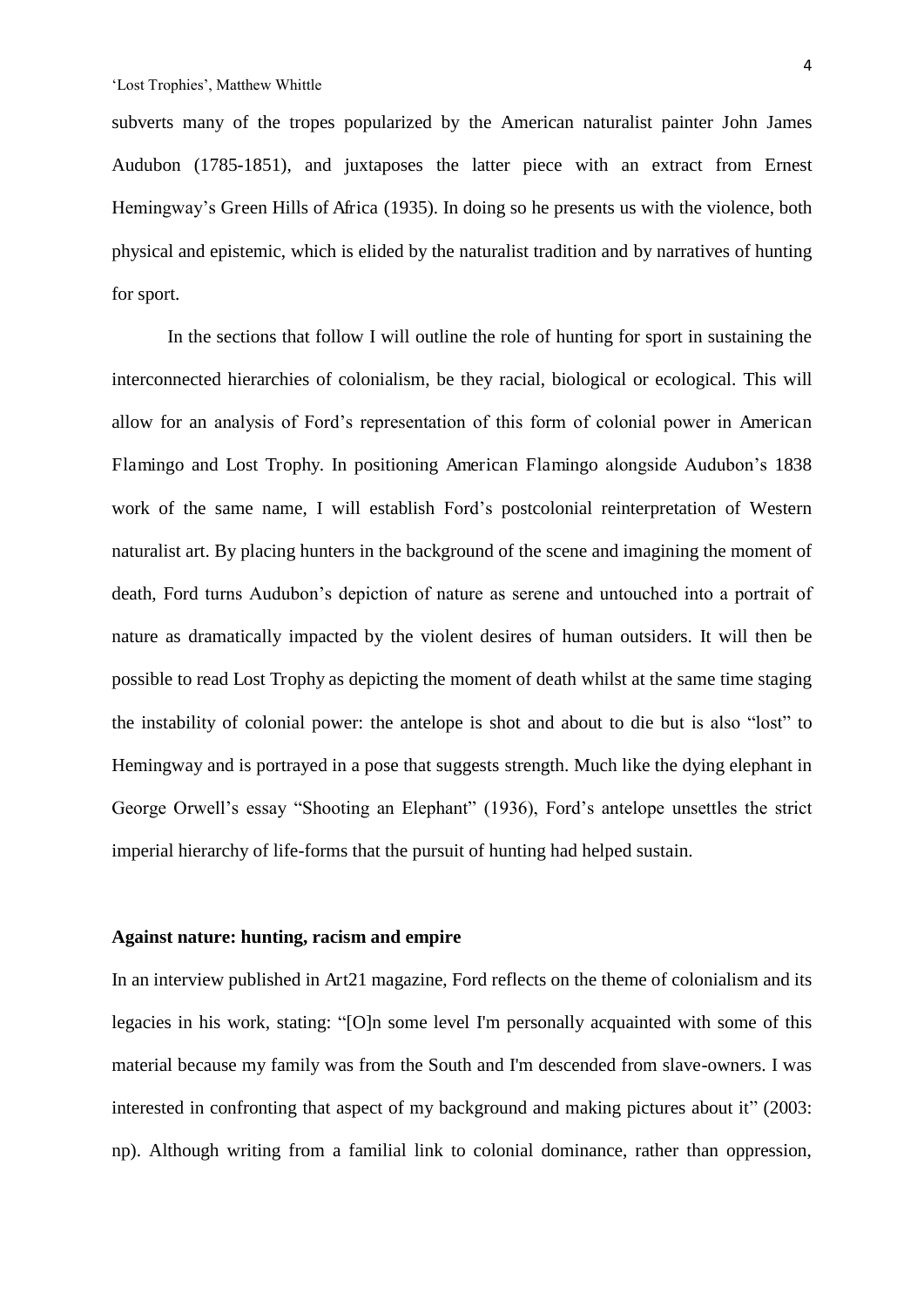Ford's paintings nevertheless confront what Marjorie Spiegel has termed the "dreaded comparison" between racism and speciesism. In the context of America's history of slavery, Spiegel notes the "close parallels" between "the highly stylized hunts of the British upper classes" and "the hunting of slaves in the Southern United States" (1996: 62). Indeed, the racist slang terms for black men, "buck", and for black men and women, "coons", have their roots in the hunting of deer and racoons.<sup>iii</sup> "Hunting as an exercise of power", Spiegel concludes, "only serves to further and further upset the balance of nature, the balance of humans to nature, and ultimately, the balance of humans to themselves" (1996: 64). In the context of the British Empire, trophy hunting played a key role in supporting an imperial hierarchy that placed nonwhite colonized subjects alongside domesticated animals, fit only for manual labour.

Analysis of representations of hunting shines a light on this overlooked manifestation of imperial power. Organized hunting was central to many pre-colonial societies for a variety of social and economic purposes (including subsistence and the development of weaponry, commodities, musical instruments, poisons and magic items).iv Indigenous hunting techniques, however, are largely regarded as being effective in sustaining an ecological balance between humans and animals. European colonialism meant the exportation of an anthropocentric Christian belief that humans had "dominion over the fish of the sea, and over the fowl of the air, and over the cattle, and over all the earth, and over every creeping thing that creepeth upon the earth" (Genesis 1:26). This viewpoint influenced the establishment of an imperial hierarchy based on the division not only of humans and animals but of "civilised" European and "atavistic" non-European races: colonized subjects were regarded as lower down the evolutionary scale to Europeans and therefore deemed both morally and biologically inferior (Edmond, 2000). The practice of hunting for sport throughout colonized regions played a significant role in performing and sustaining this division whereby the colonizer had command over the colonial environment and everything in it.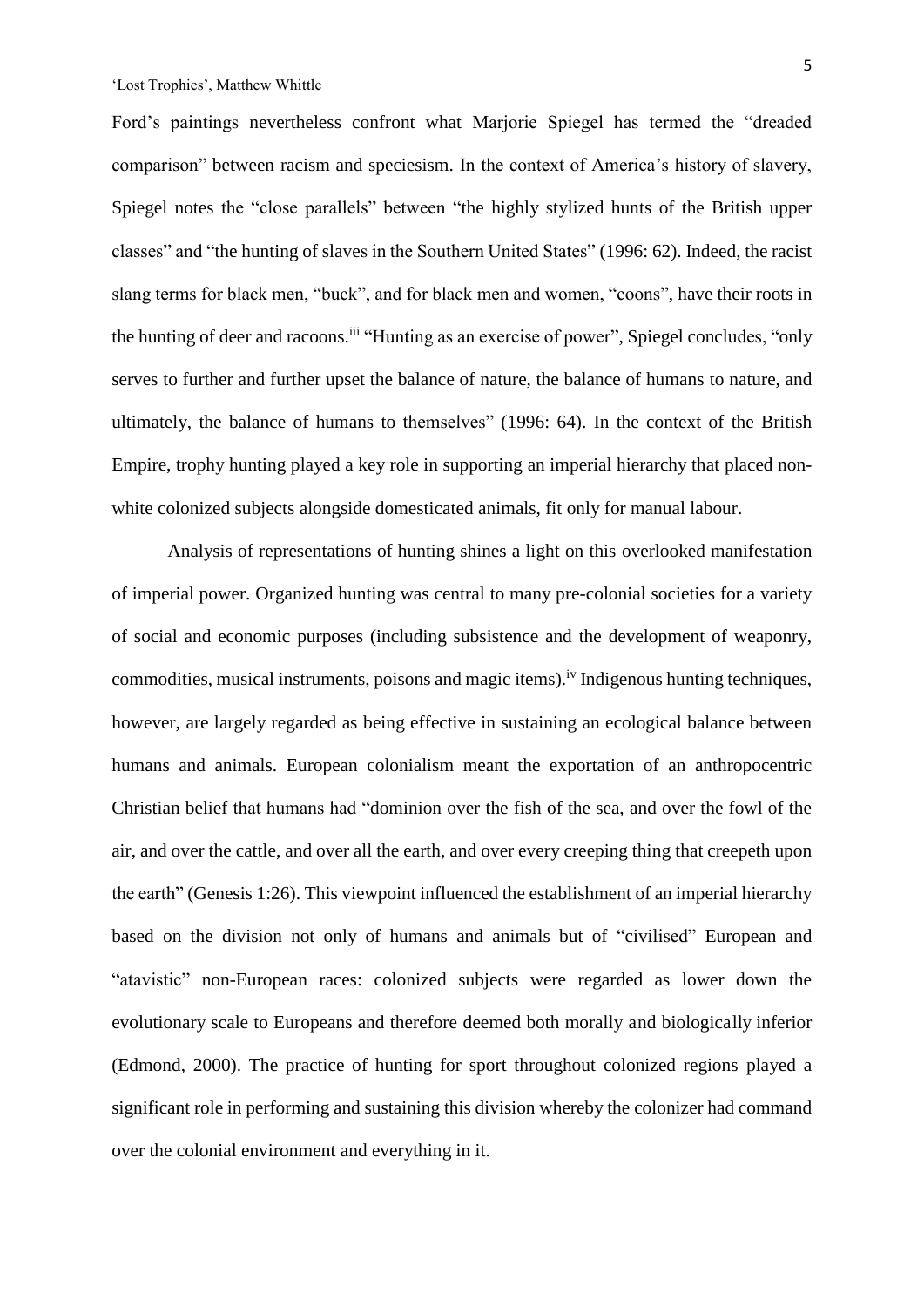The numerous accounts of big game hunting by Western writers, explorers and politicians proved to be hugely popular in the late nineteenth and early twentieth centuries. Much like the adventure tales of RM Ballantyne, H Ryder Haggard and their contemporaries, accounts of hunting "captivated the imagination of people back home" (Adams and McShane, 1996: 26) in Britain and America and emboldened the strict hierarchization of colonized societies.<sup>v</sup> As the social historian John M MacKenzie acknowledges, "[I]n the high noon of empire, hunting became a ritualized and occasionally spectacular display of white dominance" (1988: 7). Drawing on MacKenzie's work, Edward I Steinhart maintains that, "[T]he European hunting heritage had become, since the late Middle Ages, a class-divided and contested arena for the symbolic expression of mastery over both nature and the lower orders of society" (2006: 61). In the context of colonial Africa, hunting directly influenced "the understanding of wildlife as a form of property" as well as "the symbolic uses of the hunt as reaffirmation and demonstration of the social hierarchy that gave meaning to the lives of the gentlemen hunters or sportsmen of the European tradition" (2006: 61). Hunting for sport thus allowed the colonial elite to transpose a class-divided pursuit in Britain to a class and race-divided one in the colonies, and to enact their assumed superiority over the colonial environment and its people.

By the beginning of the twentieth century, advocates of hunting animals for sport articulated a contradictory impulse towards conservation. The late colonial era saw the burgeoning of campaigns for the preservation of "exotic" non-European fauna through the establishment of game reserves that separated humans from animals. Such campaigns, as MacKenzie notes, were "shaped by the social and economic realities of empire" (1988: 201), with native Africans excluded from hunting, and relied on the categorization of animals as either "trophies" or "vermin".<sup>vi</sup> In some cases the impact of this conservationist impulse has been detrimental. Most notably, the depopulation of areas of East Africa, where cultivated grasslands were converted into "regions of untidy thicket", provided "the ideal habitat of the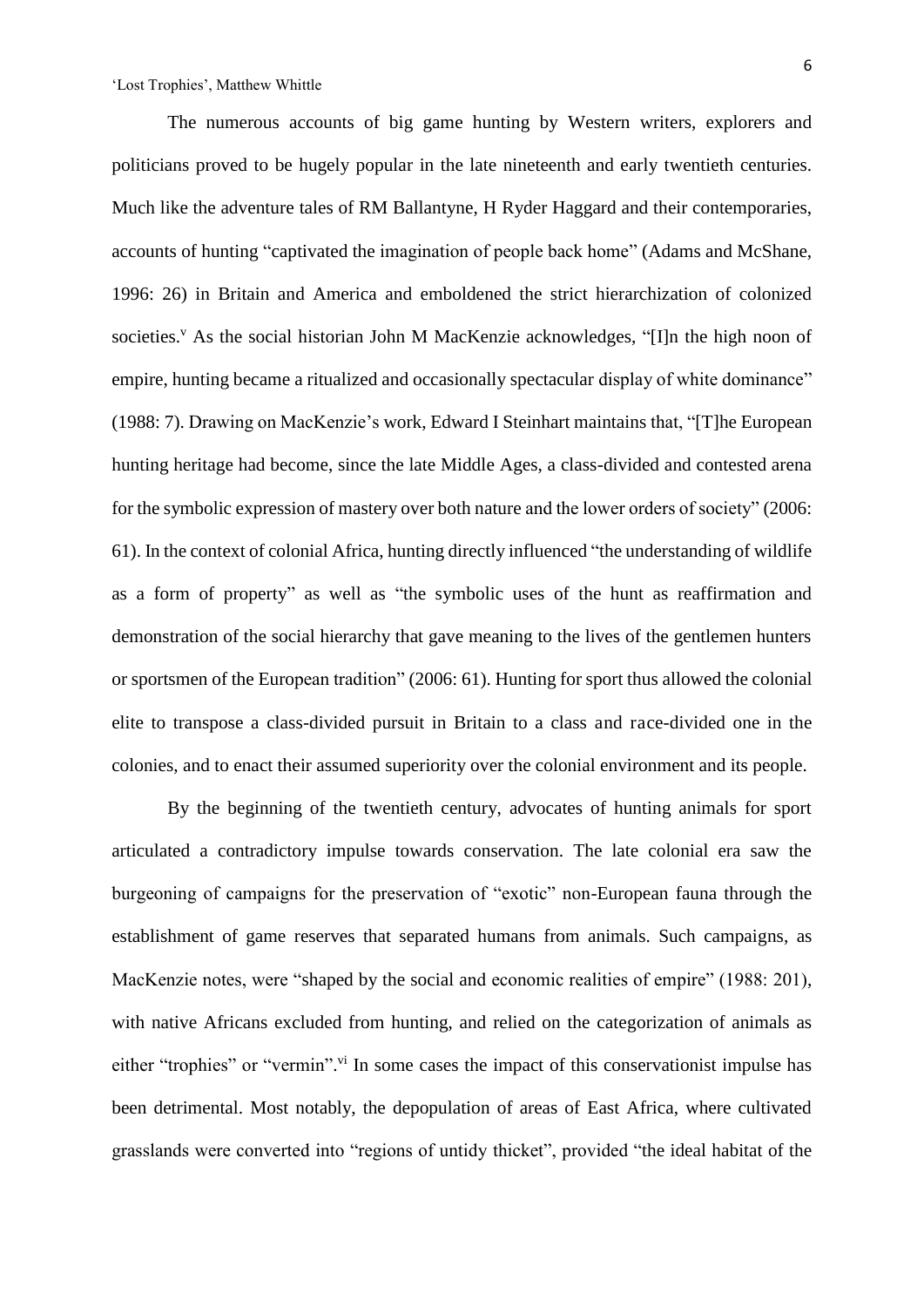tsetse [fly]" (1988: 237) responsible for the transmission of disease. Critical of "[t]he Western notion of wilderness" that still informs ideas of conservation today, Jonathan S Adams and Thomas O McShane have maintained that that most modern conservation programs in Africa are "doomed to eventual failure because they depend on building barriers of one sort or another between people and wildlife" (1996: xvii, xviii). It is somewhat ironic that the critical turn in conservation over the last decade has drawn on pre-colonial ideas of humans and animals coexisting symbiotically.

Much work has been done in the areas of social history and conservation studies on the relationship between hunting, colonialism and their legacies.<sup>vii</sup> In Victorian studies, moreover, Rothfels (2007) and Burrow (2013) have examined the significance of trophy hunting in late nineteenth-century material culture and adventure fiction. The field of postcolonial studies has seen a recent turn towards the environmental dimensions of imperialism; yet little criticism of hunting for sport exists. In a statement that echoes Spiegel's "dreaded comparison", Huggan and Tiffin write that, "In assuming a natural prioritisation of humans and human interests over those of other species on earth, we are both generating and repeating the racist ideologies of imperialism on a planetary scale"  $(2010: 6)$ .<sup>viii</sup> If postcolonial studies is to work towards "a genuinely post-imperial, environmentally based conception of community", it is necessary to interrogate

the category of the human itself and of the ways in which the construction of ourselves against nature – with the hierarchisation of life forms that construction implies – has been and remains complicit in colonialist and racist exploitation from the time of imperial conquest to the present day. (Huggan and Tiffin, 2010: 6).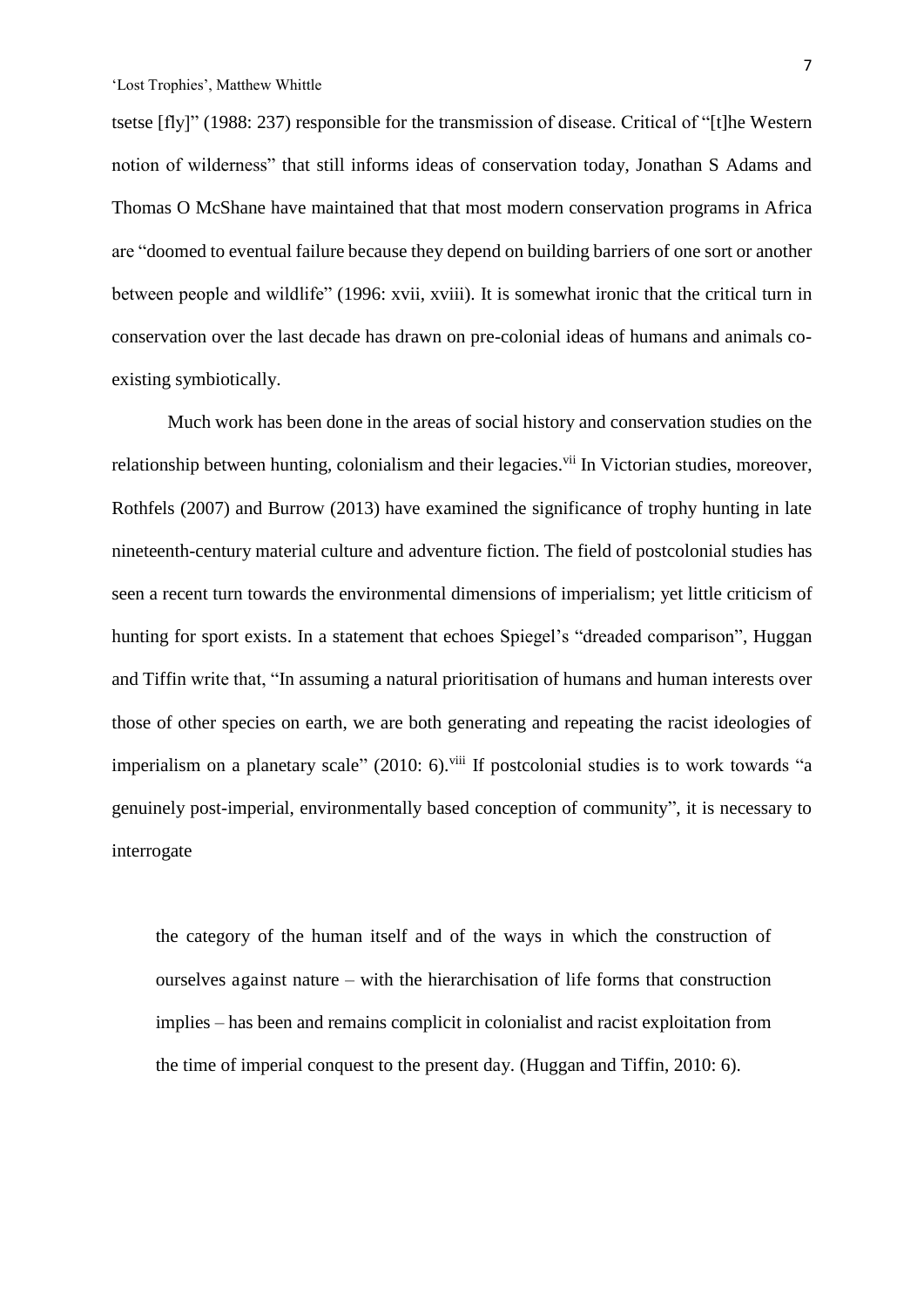In challenging the racial and cultural hierarchies of colonialism, Huggan and Tiffin argue that it is also necessary to challenge the corresponding ecological and biological hierarchies.

 In their examination of the connection between racism and speciesism in literary representations of colonialism, Huggan and Tiffin assess the importance of hunting briefly and only in relation to the killing of elephants for ivory in Joseph Conrad's Heart of Darkness (1902) and Herbert Ward's A Voice from the Congo (1910). Doing so reveals important insights into the links between speciesism, racism, and the commercial concerns of colonialism that subordinated both animals and black African slaves to the category of the non-human commodity. Yet, an examination of hunting for sport, rather than for trade, reveals the way in which the pursuit is tied up with a widespread nineteenth- and early twentieth-century epistemophilia. As Antoine Traisnel notes, the "natural history museums and science institutions" that emerged in the nineteenth century "depended on the products of the hunt for their specimen collections" (2012: 5-8). Hunting is thus inextricably linked with taxonomy and the acquisition of knowledge: the dominance of the colonial hunter over the colonized environment involves a corresponding dominance of Western knowledge over subordinated indigenous epistemologies.

## **The epistemic violence of naturalist art**

The primary influence on the form of Ford's paintings in Pancha Tantra is what he terms "nineteenth-century manuscript painting" (Art21, 2003: np), meaning the naturalist tradition whereby Western explorers documented the fauna and flora of non-Western regions. Rather than replicating this conservative tradition of taxonomic art, however, Ford's work occupies the form as a means of subverting it and satirizing it from within. In doing so, Ford reveals the way in which a seemingly innocuous art form is complicit in what Spivak terms the "epistemic violence" upon which imperialism rests. A reading of Ford's engagement with nineteenth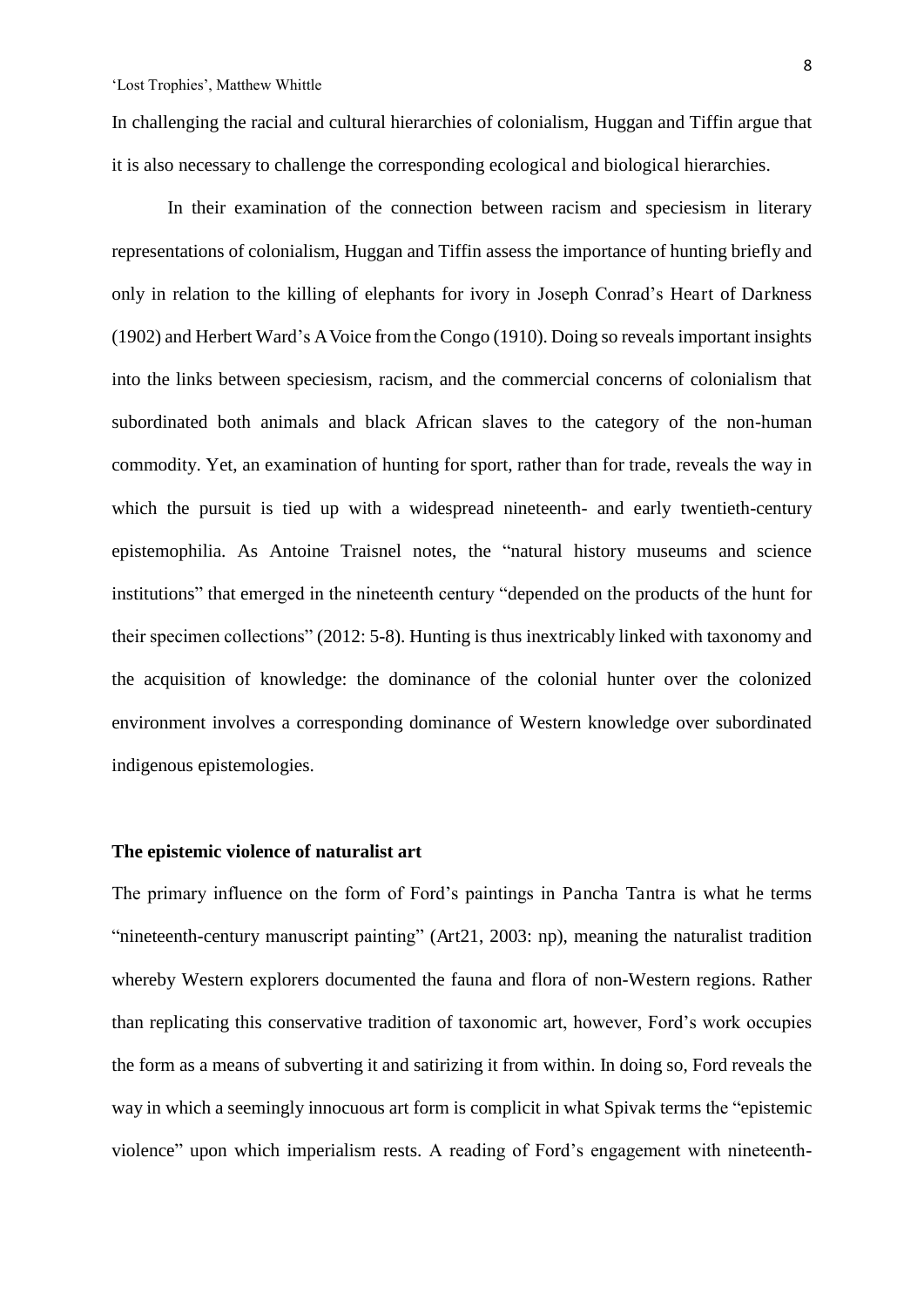century naturalist art contributes to "an account of how an explanation and narrative of reality was established as the normative one" (Spivak, [1988] 1994: 76), and how other, non-Western narratives were subordinated as Other. As Ford maintains:

[T]he mode of representation that I use […] looks like the kinds of notebooks that these colonial guys kept where they did sketches of the local fauna and flora, and named it after, you know, themselves and their own friends and colleagues back in England or whoever first described it. It wouldn't matter that it might be known for thousands of years in the culture that was already there. These guys got the opportunity to call it "Johnson's this" or "So and So's that" and give it a Latin name and filed it. (Art21, 2003: np)

Ford thus acknowledges the power of naturalist illustration in naming and claiming the colonial environment: in the process, the indigenous names and the significances of different animal species are disregarded to be replaced by those of the colonialist explorer and "filed" for scientific record. From his own twenty-first century viewpoint, Ford admits to "turn[ing] that tradition a little bit on its head. Rather than in the service of these great collections or empires, [the work] tells an alternative narrative" (Art21, 2003: np). That "alternative narrative" is of course still not a 'subaltern' one, in Spivak's terms, as Ford is a metropolitan American painter with direct familial links to slavery. Working from within the confines of metropolitan America, however, Ford's work mounts an important critique of the interrelation between art, the generation of scientific knowledge and imperial power.

The figure in nineteenth-century naturalist painting that Ford's work engages with most clearly is John James Audubon, whose illustrations were lauded for their aesthetic and dramatic portrayals of exotic wildlife.<sup>ix</sup> Yet, Audubon's fascination with the natural world went hand-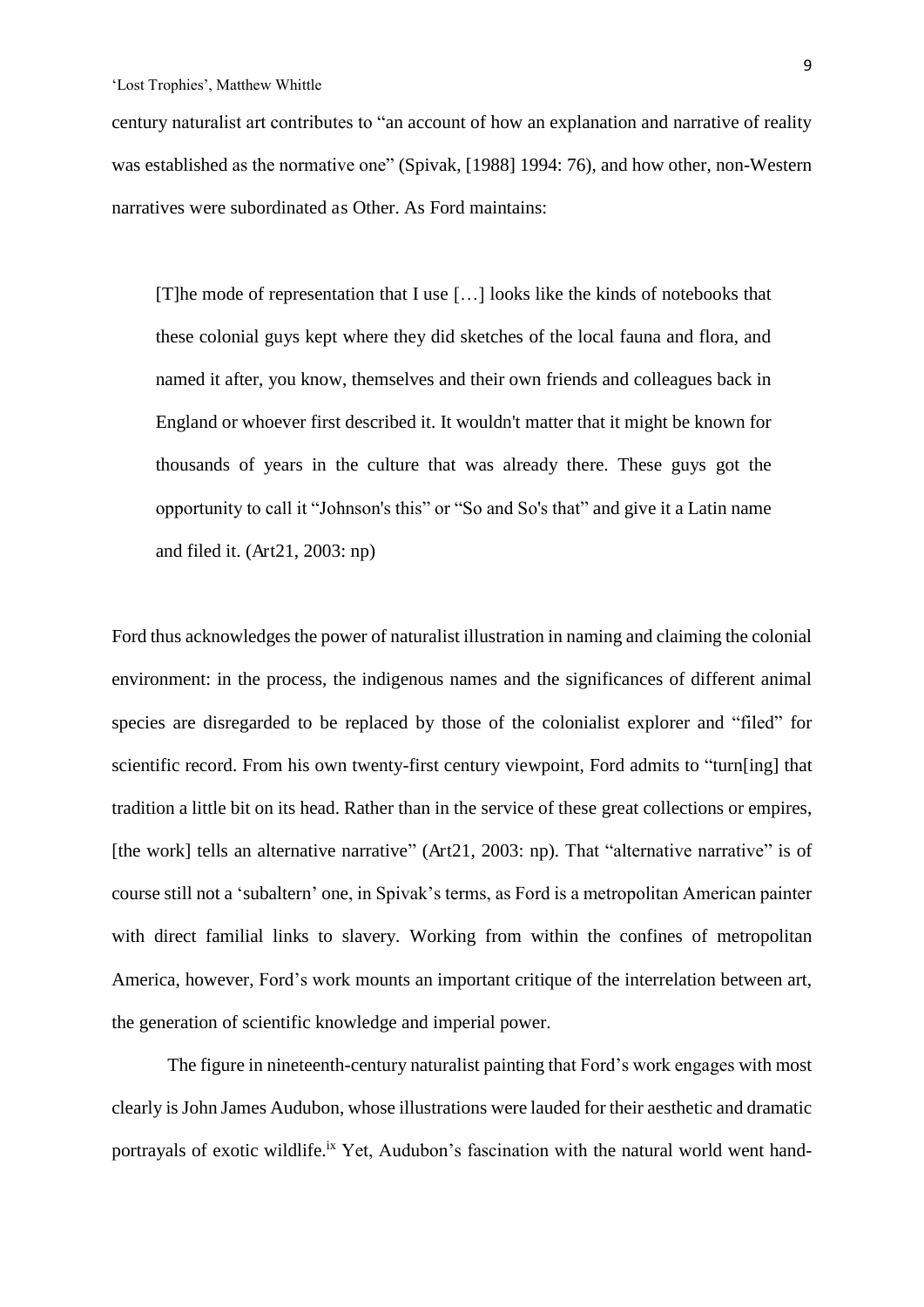10

in-hand with his love of hunting. As Audubon's biographer Richard Rhodes notes, "Audubon engaged birds with the intensity (and sometimes the ferocity) of a hunter because hunting was the cultural frame out of which his encounter with birds emerged" (2004: 74-75). Ford explains that he sees his own work as in some way presenting Audubon's subconscious; his adoption of Audubon's style – evident in his use of dramatic composition, watercolours and annotations – allows for "the way [Audubon] really thought" to "leak" (Art21, 2003: np) into the work. Indeed, Ford describes Audubon as a "kind of a madman" who would "[shoot] birds off the deck of ships and [watch] them drop in the ocean. […] He wasn't the enlightened sportsman that we're used to thinking about" (Art21, 2003: np). Audubon's persona is thus characterized by a duality: the skilful recorder of the beauty and variety abundant throughout the natural world, and the "American frontiersman" who would "[wear] a deerskin suit, [paint] selfportraits as a wild hunter in American forests, and [write] an outlandish autobiography of his kills" (Linton, 2011: np). The artworks of Ford bring these conflicting sides of Audubon's personality together in one frame.

For Ford, Audubon's paintings are demonstrative of a broader imperial ideology where nature, hunting and colonialism are interlinked, but where the connections have been elided. Through his depictions of animals native to Asia, Africa and South America, Ford satirizes nineteenth-century naturalist painting and reveals it to be complicit in the process of colonization. The most explicit example of Ford's revaluation of the form is in his re-working of Audubon's American Flamingo (fig. 1).<sup>x</sup> The original was reproduced in Audubon's popular four-volume collection Birds of America (1836-1838) and displays a flamingo drinking water from a lake in an isolated and serene setting. Ford's American Flamingo (fig. 2.1), a relatively early piece in his experimentation with the form of naturalist art, mimics Audubon's original not only in name but also in composition: the bird is depicted in the foreground by the edge of a lake facing to the left of the frame; a number of other flamingos stand in the background of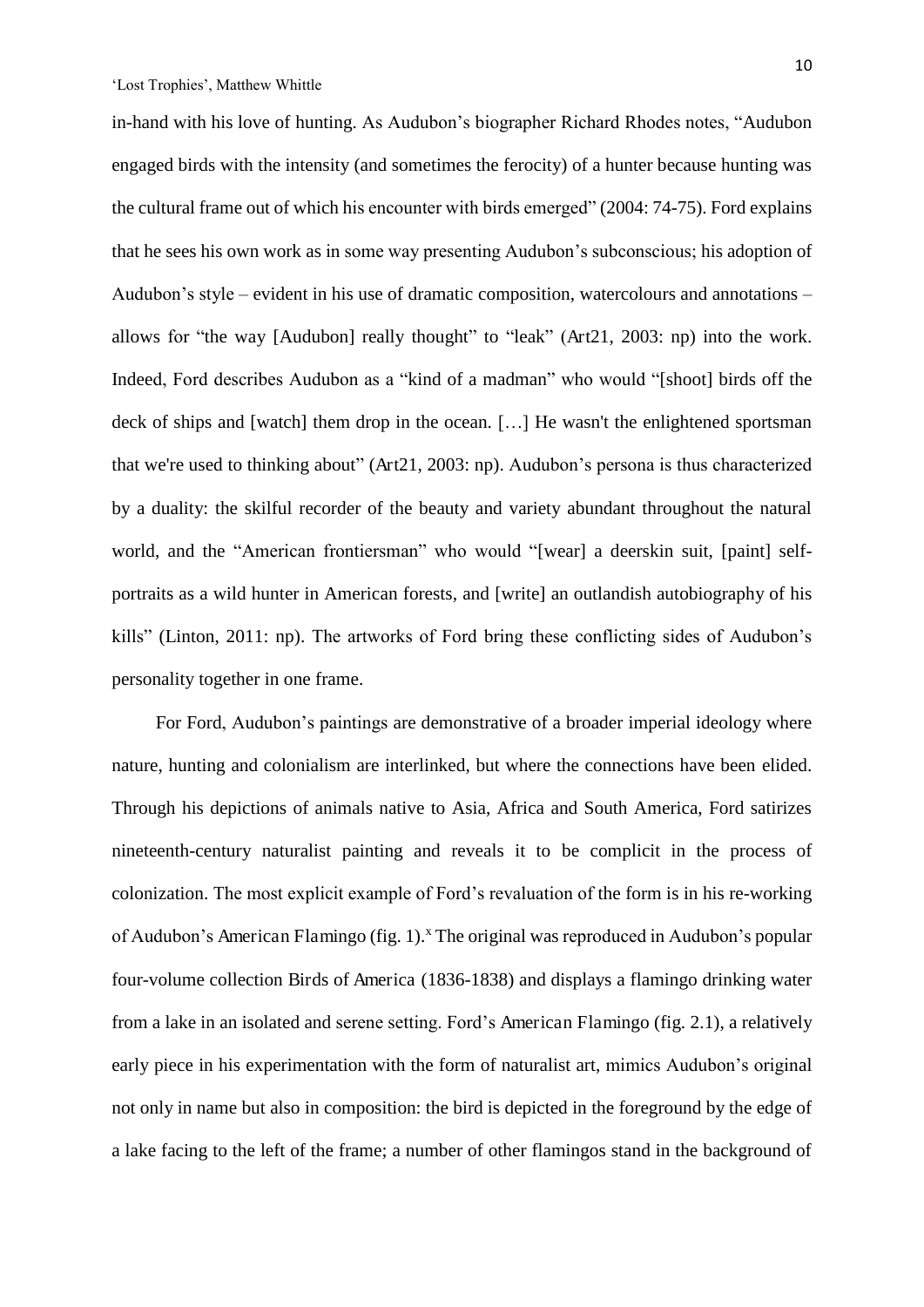the scene; and Ford includes ersatz markers of nineteenth-century "manuscript painting", including the title of the piece in Audubon's handwriting, the bird's Latin name – Phœnicopterus Ruber – and the inscription "Old Male". Yet, Ford disrupts the serenity of Audubon's scene in two important ways.

The most obvious change to Audubon's aesthetically pleasing original is evident in the flamingo's pose: the clean and elegant curves of the back and neck have been replaced by disfigured contortions where the legs flail in different directions, the body of the bird is turned upside down, and its neck is twisted. On closer inspection it is possible to see the bird's blood spurting out of an unseen wound. The eye of the viewer is drawn to the source of this grotesque image and the second important difference between the two paintings: the inclusion of a silhouetted hunter stood in a boat in the background (fig. 2.2). Ultimately, these two changes, the first striking and the second subtle, radically impact on the ideological import of the naturalist form. Audubon's American Flamingo is an affirmation of wildlife as peaceful and secluded, where the effect of the painter on the work's subject is erased. Ford, by contrast, presents the viewer with the sudden and dramatic moment of death, where the hunter's violent conquest over the natural environment is realised and exposed.

The setting of Ford's American Flamingo is not specified, and it is not clear what the silhouetted hunter's purpose is in killing the bird. The kill may be for commercial reasons, or the hunter may be Audubon shooting birds from his boat just to see them fall into the water. Yet, the work introduces Ford's fascination with the relationship between hunting, naturalist art and colonialism that would be developed in later paintings. In the following section I will reveal how Ford's 2005 work Lost Trophy extends this preoccupation through its engagement with textual narratives of hunting, namely Hemingway's Green Hills of Africa. In doing so, I examine how the work stages the power of both the non-human environment and non-Western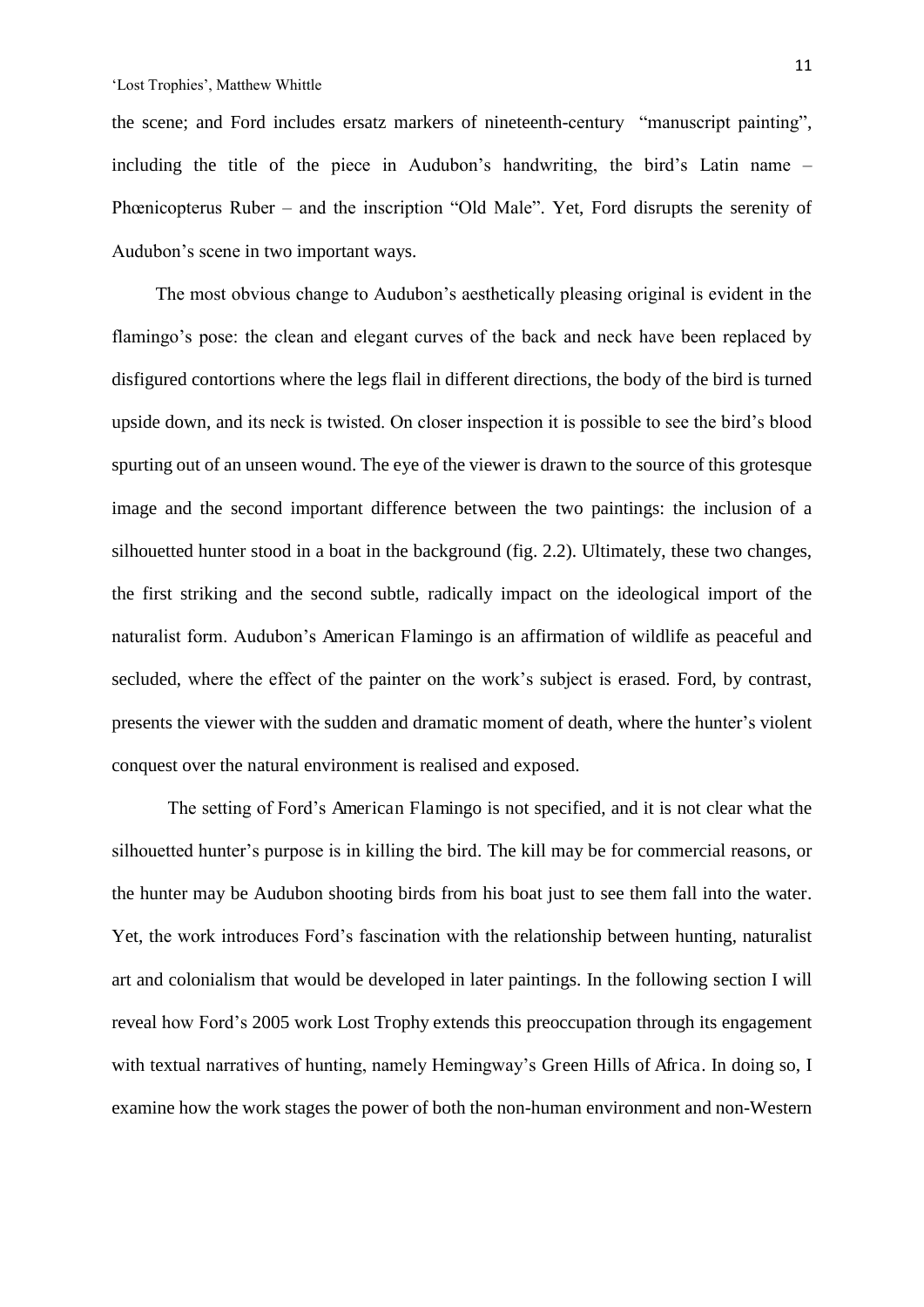cultures to destabilize the cultural, biological and ecological hierarchies that were central to the colonial project.

#### **Taking possession: trophy hunting and the imperial souvenir**

Much like American Flamingo, Lost Trophy (fig. 3) is principally concerned with dramatizing the moment of death of a hunted animal. Measuring 78.1 x 303.5cm, the piece depicts a lifesized sable bull antelope in a desolate landscape surrounded by the skeletons and antlers of other antelope. It is also painted in the style of Audubon, with the inclusion of the animal's name in English and Latin – Hippotragus niger – written in script at the bottom. Adding to the nineteenth-century aesthetic, the canvas has been artificially aged at the edges. The primary development from American Flamingo to Lost Trophy is the juxtaposition of image and text. A broader narrative to the artwork is suggested by the subtitle to the piece written in the top left-hand corner: "The Graveyard of Gut-Shot Bulls, 1933". This subtitle refers to the accompanying extract from Hemingway's Green Hills of Africa that inspired the piece (edited slightly here), in which the writer recounts his experiences of hunting in East Africa in the early 1930s:

I was thinking about the bull and wishing to God I had never hit him. Now I had wounded him and lost him. […] Tonight he would die and the hyenas would eat him, or worse, they would get him before he died. [...] I did not mind killing anything, any animal, if I killed it cleanly, they all had to die and my interference with the nightly and the seasonal killing that went on all the time was very minute [...]. But I felt rotten sick over this sable bull. Besides, I wanted him, I wanted him damned badly. […] We made a very wide circle […]. We found nothing, no trace, no tracks, no blood. […] We were beaten. (1935: 262-263)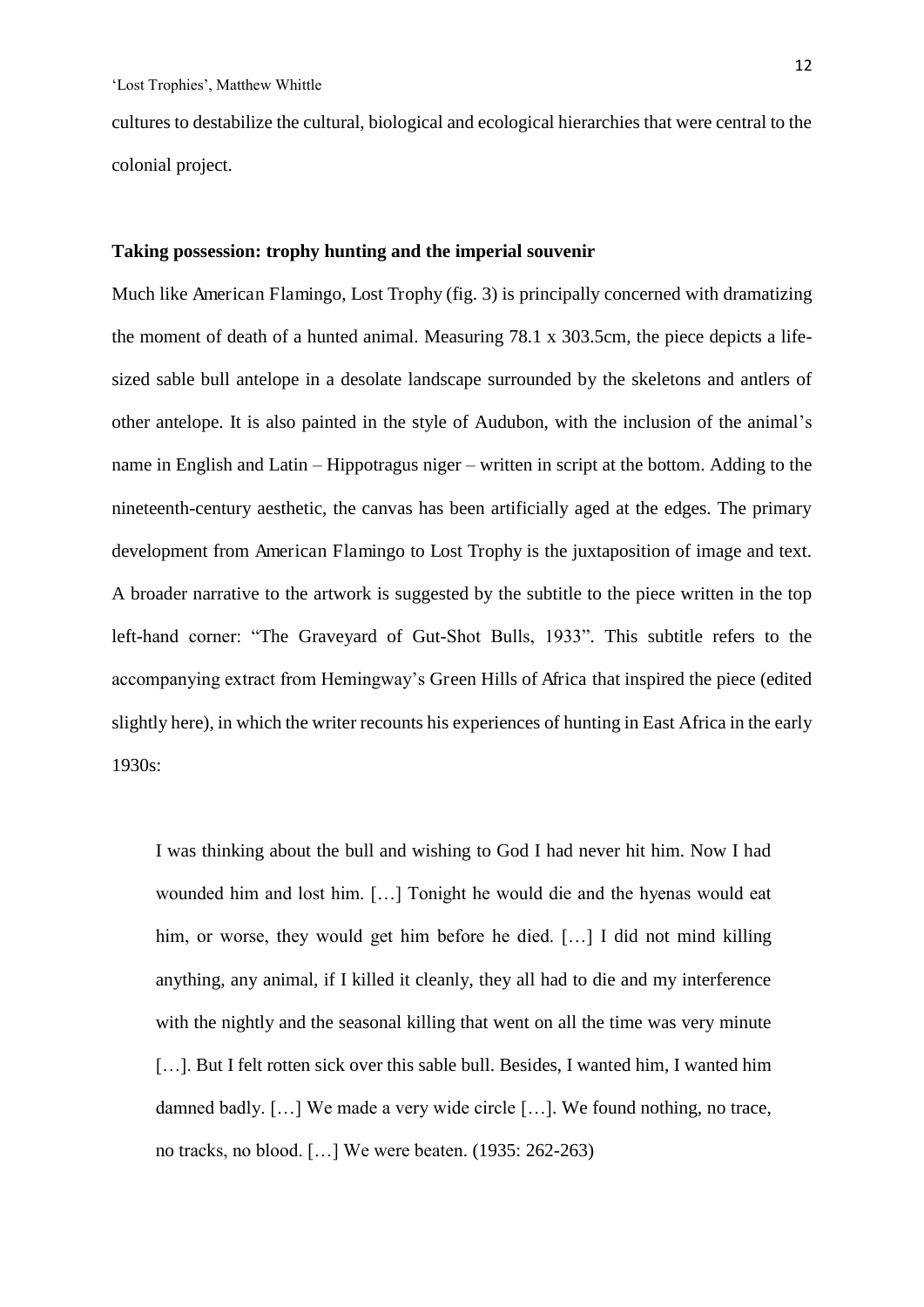The extract is taken from a scene in the final part of Green Hills of Africa, entitled "Pursuit as Happiness". The East African setting, as MacKenzie notes, "became the paradise of the rich tourist hunter [at the height of colonialism], an important source of income for struggling colonial revenues such that preservation policies were geared to their requirements" (1988: 149). Yet, the scene Ford chooses to depict is in many ways the anti-climactic apogee of the narrative. Throughout the book, the sable antelope becomes the Holy Grail for Hemingway; they are notoriously difficult to kill and it is the last animal he tracks following a series of smaller hunts. Hemingway becomes obsessed with leaving Africa with the animal's "wonderful pair of horns" (1935: 248) as a trophy of his prowess. Upon shooting one of the bulls, however, it manages to escape and Hemingway descends into a depressed account of his failure to return to camp with the antlers.

It is certainly the case that Green Hills of Africa connects narratives of exploration and colonization with categories of race and gender by affirming – and celebrating – the dominance of the white male hunter over all other beings.<sup>xi</sup> I will return to Ford's engagement with this aspect of the text, but it is important to note at this stage that Hemingway's politics of race, gender and species are much more complex than the Christian/colonial logic of domination characteristic of Audubon. Ford may generalise his nineteenth- and early twentieth-century predecessors as 'these colonial guys' (Art21, 2003: np), but Green Hills of Africa is reflective of late colonial ideas of conservation, as well as articulating a level of anxiety about the lasting impact of humans and man-made machinery on the environment.

In the closing section of the text, Hemingway offers a reflection on the possible legacy of Western intervention in Africa, maintaining that "[a] continent ages quickly when we come" (1935: 274). He goes on to assert that, instead of "liv[ing] in harmony" with the land like "the natives", "the foreigner destroys, cuts down the trees, drains the water, so that the water supply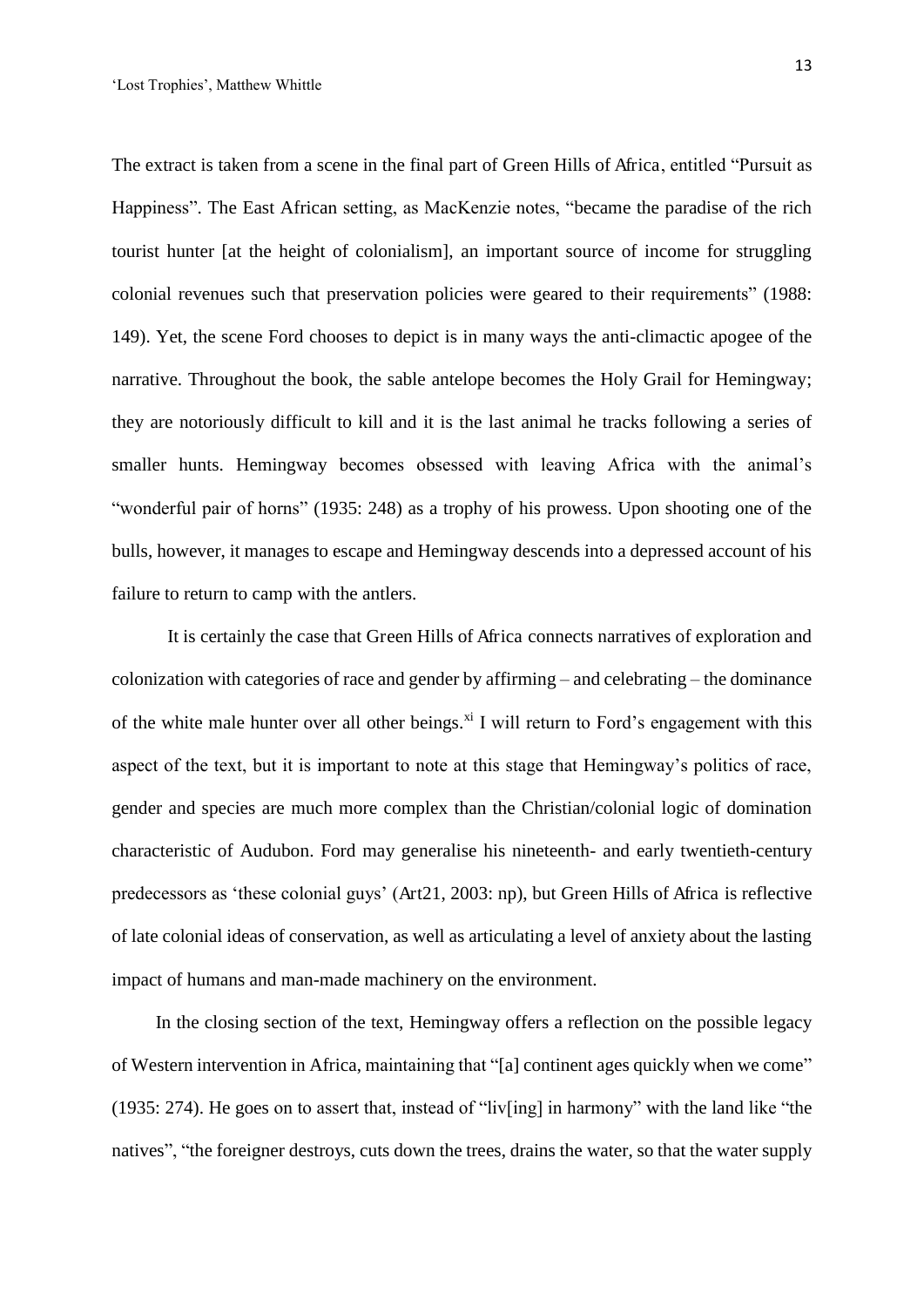is altered, and in a short time the soil, once the sod is turned under, is cropped out" (1935: 274). Expressing a dissatisfaction with Western agricultural techniques, he complains that:

The earth gets tired of being exploited. A country wears out quickly unless man puts back in it all his residue and that of all his beasts. When he quits using beasts and uses machines the earth defeats him quickly. The machine can't reproduce, nor does it fertilize the soil, and it eats what he cannot raise. A country was made to be as we found it. (1935: 274)

It is a reflection that is critical of modern technology, and the fracture that it creates between humans and the natural world. It also invests in a pre-colonial system of symbiosis of the kind that contemporary conservationists have championed. Yet, Hemingway does not acknowledge the role that trophy hunting plays in normalizing and exacerbating this fracture.

Two of Hemingway's unfinished texts – the novel Garden of Eden and the manuscript of his second East African safari (1953-1954) entitled Under Kilimanjaro (1956) – extend his thoughts on the harmful impact of humans on the environment. These later works reveal a "conspicuous interest in gender malleability and performativity" (Wolfe, 2002: 224) and radically question "the conventional view of the heroic male pitting himself against nature" (Armengol-Carrera, 2011: 53). Ford's engagement with Green Hills of Africa erase these more complex aspects of Hemingway's writing. That said, the subject matter of the painting Lost Trophy is the process of domination and the desire of the hunter to possess the environment, an attitude that Ford's chosen extract from Green Hills of Africa neatly expresses. Through a reading of Ford's revaluation of Hemingway's account of hunting it is possible to assess the significance in the text of what Merrick Burrow (2013) identifies as the "imperial souvenir". As Burrow remarks: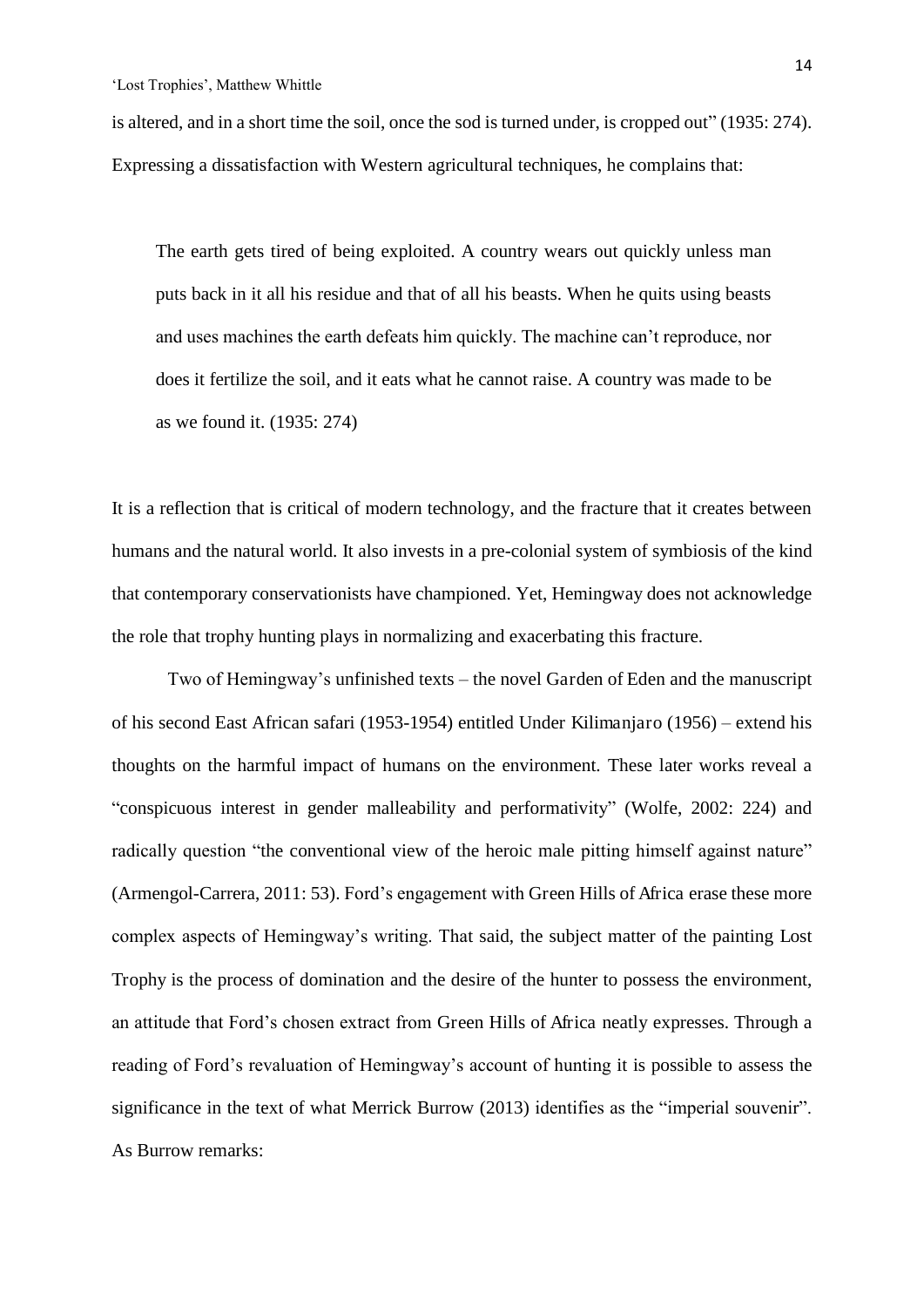In the case of the imperial souvenir, the killing of an adversary (animal or human) produces its body as a trophy – an object by means of which the adversary's power is projected back onto the gentleman barbarian who takes possession of it. (2013:

73)

It is this "taking possession" of the animal as a trophy – rather than as an item of economic exchange – that signifies hunting for sport as the performance of colonial dominance over a fetishized non-European landscape. The possession and subsequent display of the trophy animal is integral to the imperial narrative of Western superiority, whereby the animal acts as a synecdoche of the colonized landscape.

Hemingway's desire to possess the environment is evinced early in the book when he reflects on his safari expedition, stating:

I loved the country so that I was happy as you are after you have been with a woman that you really love, […] you can never have it all and yet what there is, now, you can have, and you want more and more, to have, and be, and live in, to possess now again for always. (1935: 76)

In acknowledging the ultimate impossibility of this desire, Hemingway seeks to possess what he can of the environment through trophy hunting. The fact that the Holy Grail of his expedition – the sable antelope – escapes his grasp undermines even this level of possession and becomes the focus of Ford's painting. Lost Trophy is, Ford admits,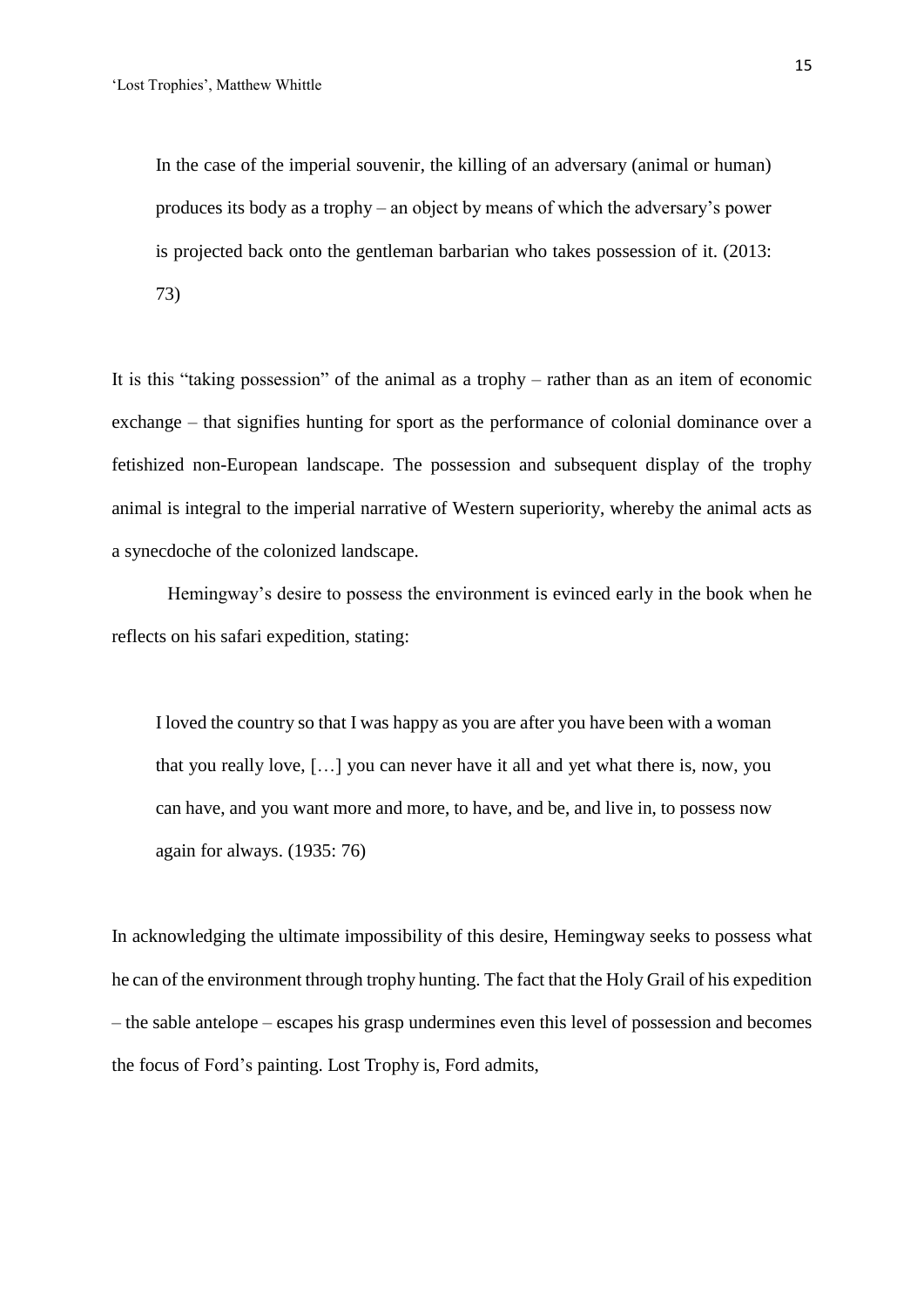like a fever dream that Hemingway would have of the animal world. What you see in the painting are his hopes or desires for the way this narrative should work out. It's Hemingway wishing that he could stumble on a place like the trophy graveyard. (Enright, 2006: np)

In placing the animal at the centre instead of the hunter, it is the hunter's desire to possess, and the vulnerability of that impulse, that becomes Ford's subject matter.

While the antelope is in a position of weakness, waiting for Hemingway to 'stumble' onto it, Lost Trophy can also be read as a portrayal of the hunted animal resisting possession. Ford's choice to conclude the painting's accompanying extract from Green Hills of Africa on Hemingway's bitter acceptance of defeat – "We were beaten" – points to the work's investment in the power of both the animal and the non-Western world in which it lives to unsettle the desires of the colonialist outsider. This aspect of the work is evident in the painting's composition. The antelope is not depicted as weak and feeble. Instead its huge, muscular neck is at the centre of the frame, and although it has clearly been shot and is bleeding, the animal's stance suggests that it could in fact be rearing up in order to charge at an opponent, with its impressive antlers – the very ones that Hemingway wanted as a trophy of his prowess – stretching up and out in front of it. This ambivalence – in which defeat and resilience are captured simultaneously – is also embodied in the oxymoronic quality of the artwork's title. On the one hand, the painting is of a trophy, and so the subject matter is identified as something that only has value when it is desired and possessed by another. Yet, the qualifying word "lost" foregrounds the emptiness of that valuation: the antelope has resisted possession by the hunter and will remain forever out of reach; ultimately, it symbolizes the failure of the hunter to fulfil desire. By capturing the moment of loss, rather than triumph, Ford's painting reminds us of the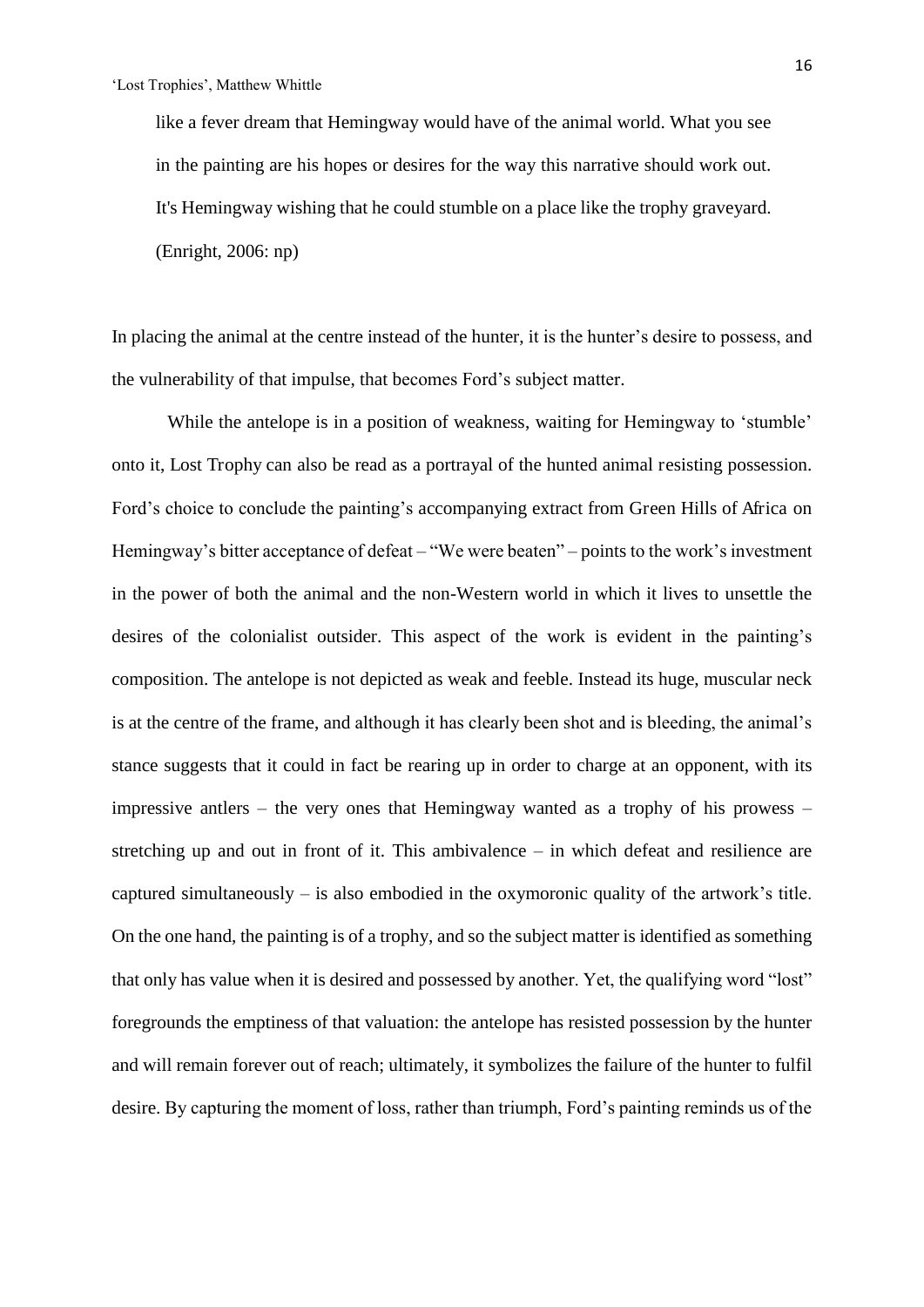reliance of colonial power upon the assumed submissiveness and inferiority of colonial environments.

Ford's depiction of an unsettled colonial dominance through an evocation of the imperial wilderness recalls early twentieth-century literary representations of the colonial encounter. In Conrad's Heart of Darkness, for example, the notion that the jungle was "something great and invincible" ([1902] 2006: 23) is emphasized by the story of how "an old hippo [...] had the bad habit of getting out on the bank and roaming at night over the station grounds" ([1902] 2006: 28). Incensed by the hippo's presence, "[t]he pilgrims used to turn out in a body and empty every rifle they could lay hands on at him. Some even sat up o' nights for him. All this energy was wasted though" ([1902] 2006: 28). As a minor tale within Marlow's narrative, the story of the hippo takes on a mystical, almost fable-like role within the text, pointing to mankind's folly in assuming dominance over the natural world.

More directly, Lost Trophy reminds the viewer of Orwell's "Shooting an Elephant", in which the writer describes his attempt to kill a rampaging elephant in "must" whilst working for the Burmese police. Orwell knows that the elephant will be the property of one of the villagers, and so killing it would be costly. Yet, he describes how he felt his hand being forced by the crowd of people that grew around him as he pursued the elephant on horseback. Rather than fulfilling the role of the dominant white male hunter, Orwell confesses that**,** 

[I]t was at this moment, as I stood there with the rifle in my hands, that I first grasped the hollowness, the futility of the white man's dominion in the East. […] I perceived in this moment that when the white man turns tyrant it is his own freedom he destroys. He becomes a sort of hollow, posing dummy. […] He wears a mask and his face grows to fit it. ([1936] 2000: 22)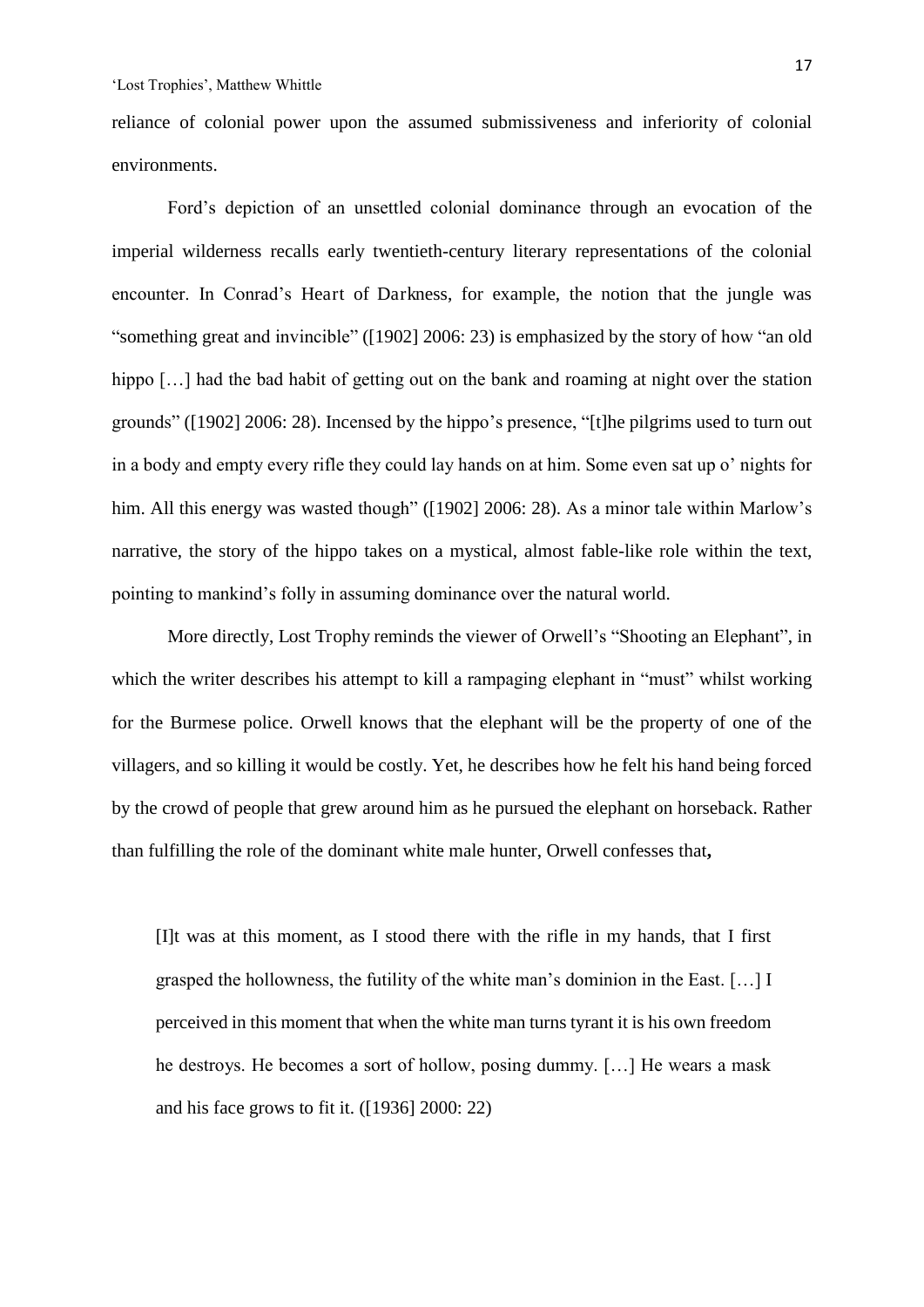Orwell shoots the elephant, but as with Hemingway's account, it is not a triumphant moment where colonial superiority and dominance is proven. Instead, the elephant refuses to die and Orwell is forced into an ever-more absurd position, shooting it numerous times as "the tortured breathing continued without a pause" ([1936] 2000: 24). Orwell's tale is not of a trophy hunt, but it marks an important shift away from the colonial arrogance of Hemingway and towards the satirical self-reflection of Ford's postcolonial allegories.

It is not that the elephant in Orwell's essay, or the antelope in Green Hills of Africa and Lost Trophy, can be read as symbols of anti-colonial power. Ultimately both animals are subjected to long and unnecessary deaths at the hands of the colonial hunter. Any suggestion, furthermore, that Western writers and artists present anti-colonial subjectivity through a depiction of animals risks recirculating the racist hierarchy of life-forms underpinning colonialism. The depictions of hunting animals in Ford's Pancha Tantra, however, inhabit the very form of naturalist representation that is revealed to have been complicit in the "epistemic violence" of colonialism. American Flamingo and Lost Trophy offer a disavowal of that violence, breaking open the harmful assumptions upon which it rests and presenting the viewer with an image of the hollowness and fragility of colonial and neo-colonial domination.

#### **Biblography**

Adams, JS and McShane, TO (1996) The Myth of Wild Africa: Conservation without Illusion. London: University of California Press.

Armengol-Carrera, JM (2011) Race-ing Hemingway: Revisions of masculinity and whiteness in Ernest Hemingway's Green Hills of Africa and Under Kilimanjaro. The Hemingway Review 31(1): 43-61.

Art21 (2003) Walton Ford: Political humor and colonial critique. Available at: [http://www.art21.org/texts/walton-ford/interview-walton-ford-political-humor-and-colonial](http://www.art21.org/texts/walton-ford/interview-walton-ford-political-humor-and-colonial-critique)[critique](http://www.art21.org/texts/walton-ford/interview-walton-ford-political-humor-and-colonial-critique) (accessed 30 December 2014).

Baker, S (1993) Picturing the Beast: Animals, Identity and Representation. Manchester: Manchester University Press.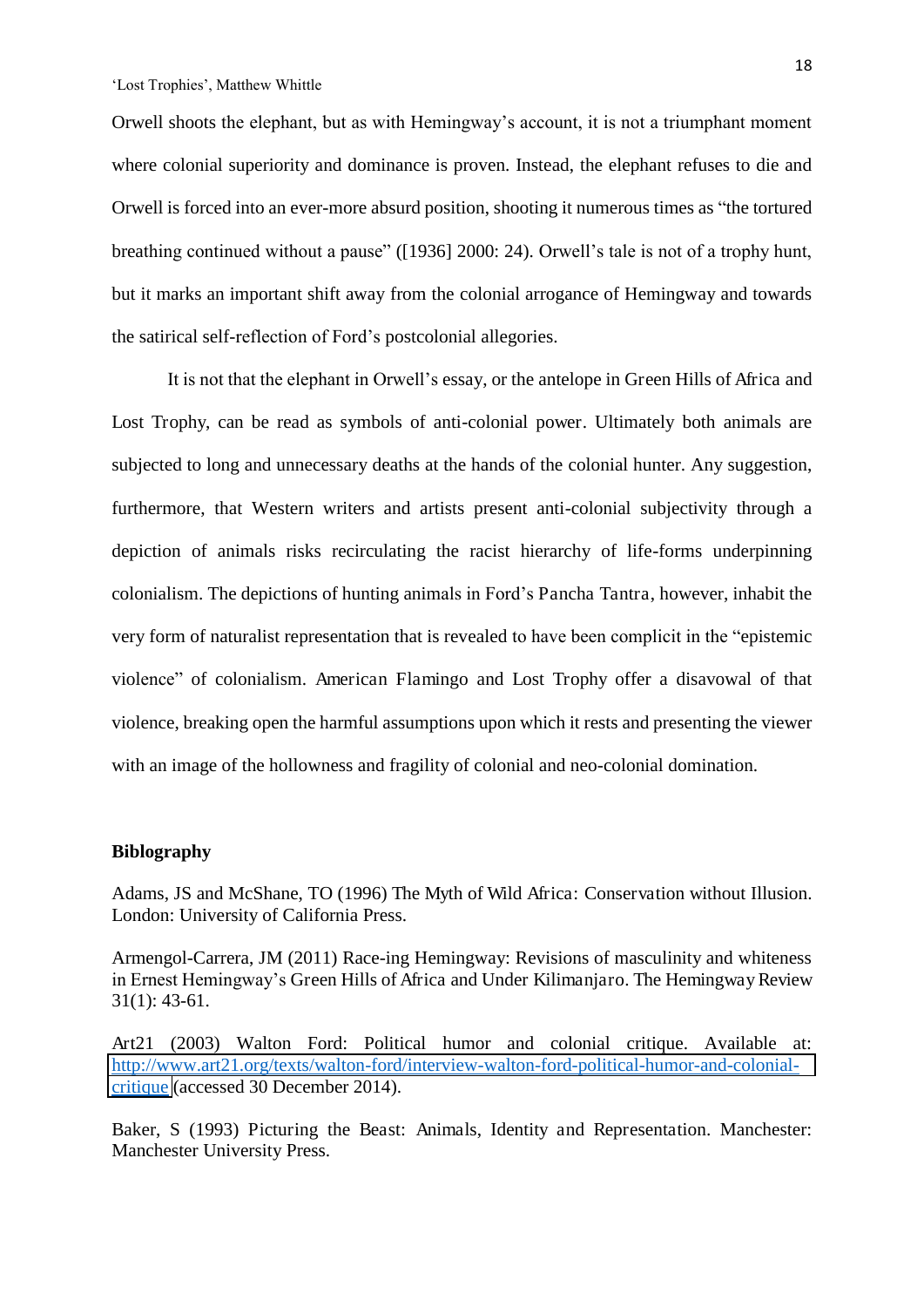'Lost Trophies', Matthew Whittle

\_\_\_\_\_ (2006) "You kill things to look at them": Animal death in contemporary art. In: The Animal Studies Group, Killing Animals. Chicago: University of Illinois Press, pp.69-98.

Buford, B (2009) Field studies: Walton Ford's bestiary. In: Ford, W Pancha Tantra. Köln: Taschen, pp.8-11.

Burrow, M (2013) The imperial souvenir: Things and masculinities in H. Ryder Haggard's *King Solomon's Mines* and Allan Quatermain. Journal of Victorian Culture 18(1): 72-92.

Butterfield, F (1995) Senate hears testimony on parties and racism. New York Times, 22 July. Available at: [http://www.nytimes.com/1995/07/22/us/senate-hears-testimony-on-parties-and](http://www.nytimes.com/1995/07/22/us/senate-hears-testimony-on-parties-and-racism.html)[racism.html](http://www.nytimes.com/1995/07/22/us/senate-hears-testimony-on-parties-and-racism.html) (accessed 16 December 2014).

Carrigan, A (2011) Postcolonial Tourism: Literature, Culture and Environment. London: Routledge.

Cartmill, M (1995) Hunting and humanity in Western thought. Social Research 62(3): 773- 786.

Conrad, J ([1902], 2006) Heart of Darkness. London: W.W. Norton & Co.

Dickman, AJ (2010) Complexities of conflict: the importance of considering social factors for effectively resolving human–wildlife conflict. Animal Conservation 13(5): 458-466.

Edmond, R (2000) Home and away: Degeneration in imperialist and modernist discourse. In: Booth, HJ and Rigby, N (eds) Modernism and Empire. Manchester: Manchester University Press, pp.39-63.

Enright, R (2006) Misadventures along the nature trail: An interview with Walton Ford. Border Crossings 25(1).

Ford, W (2009) Pancha Tantra. Köln: Taschen.

Howarth, C (2014) Artist Walton Ford on his wildlife paintings. Wall Street Journal, 29 April. Available at:  $\overline{a}$  at: <http://www.wsj.com/articles/SB10001424052702304572204579501810948837306>(accessed 6 January 2015).

Huggan, G and Tiffin, H (2010) Postcolonial Ecocriticism: Literature, Animals, Environment. London: Routledge.

Jungman, RE and Tabor, C (2003) Henry James on safari in Ernest Hemingway's Green Hills of Africa. The Hemingway Review 22(2): 82-86.

Kalof, L and Fitzgerald, A (2003). Reading the trophy: Exploring the display of dead animals in hunting magazines. Visual Studies 18(2): 112-122.

Lindsey, PA, Romañach, SS, Frank, LG, Alexander, R, Mathieson, A (2007) Trophy hunting and conservation in Africa: Problems and one potential solution. Conservation Biology 21(3): 880-883.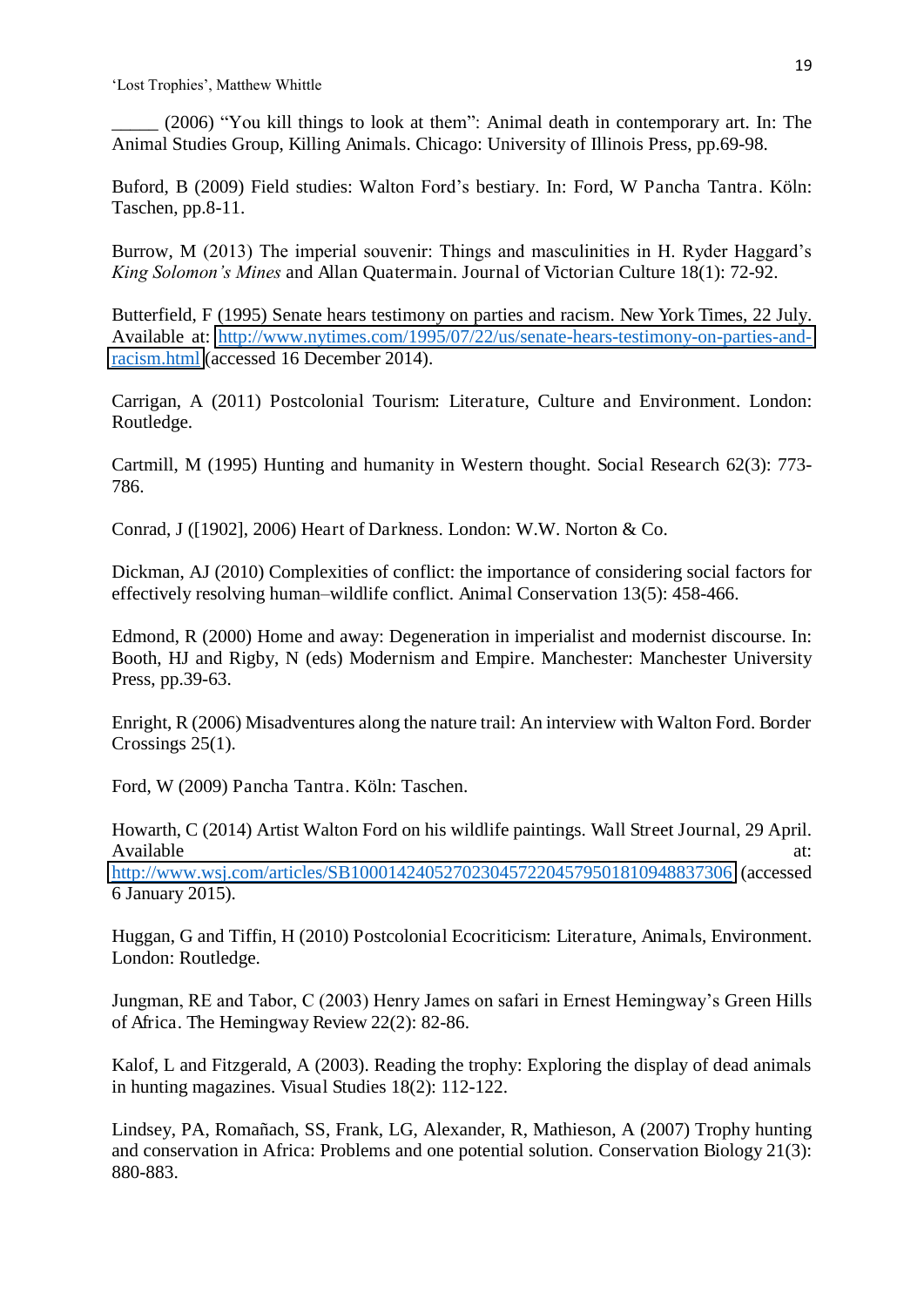Lindsey, PA, Romañach, SS, Roulet, PA (2007) Economic and conservation significance of the trophy hunting industry in sub-Saharan Africa. Biological Conservation 134(4): 455-469.

Linton, M (2011) Inside the watercolour world of Walton Ford. Juxtapoz: Art and Culture Magazine, 15 February. Available at: [http://www.juxtapoz.com/current/from-the-archives](http://www.juxtapoz.com/current/from-the-archives-walton-ford-for-juxtapoz-may-june-1999)[walton-ford-for-juxtapoz-may-june-1999](http://www.juxtapoz.com/current/from-the-archives-walton-ford-for-juxtapoz-may-june-1999) (accessed 30 December 2014).

Loveridge, AJ, Searle, AW, Murindagomo, F, Macdonald, DW (2007) The impact of sport hunting on the population dynamics of an African lion population in a protected area. Biological Conservation 134(4): 548-558.

MacKenzie, JM (1998) The Empire of Nature: Hunting, Conservation of British Imperialism. Manchester: Manchester University Press.

Martin, LH (1999) Hemingway's constructed Africa: Green Hills of Africa and the conventions of colonial sporting books. In: Fleming, R (ed) Hemingway and the Natural World. Moscow. Idaho: University of Idaho Press, pp.87-97.

Marvin, G (2006) Wild killing: Contesting the animal in hunting. In: The Animal Studies Group, Killing Animals. Chicago: University of Illinois Press, pp.10-29.

Mukherjee, P (2010) Postcolonial Environments: Nature, Culture and the Contemporary Indian Novel in English. Basingstoke, Palgrave Macmillan.

Naithani, S (2004) The teacher and the taught: Structures and meaning in the Arabian Nights and the Panchatantra. Marvels & Tales 18(2): 272-285.

Orwell, G ([1936] 2000) 'Shooting an Elephant'. In: Essays. London: Penguin, pp.18-24.

Putnam, A (1999) Memory, grief, and the terrain of desire: Hemingway's Green Hills of Africa. In: Fleming, R (ed) Hemingway and the Natural World. Idaho: University of Idaho Press, pp.99-110.

Rhodes, R (2004) John James Audubon: The Making of an American. New York: Knopf.

Rothfels, N (2007) Killing elephants: Pathos and prestige in the nineteenth century. In: Deneholz Morse, D and Danahay, MA (eds) Victorian Animal Dreams: Representations of Animals in Victorian Literature and Culture. Aldershot: Ashgate, pp.53-64.

Spiegel, M (1996) The Dreaded Comparison: Human and Animal Slavery. New York: Mirror Books.

Spivak, GC ([1988] 1994) Can the subaltern speak? In: Williams, P and Crisman, L (eds) Colonial Discourse and Post-Colonial Theory: A Reader. New York: Colombia University Press, pp.66-111.

Steinhart, EI (2006) Black Poachers, White Hunters: A Social History of Hunting in Colonial Kenya. Ohio: Ohio University Press.